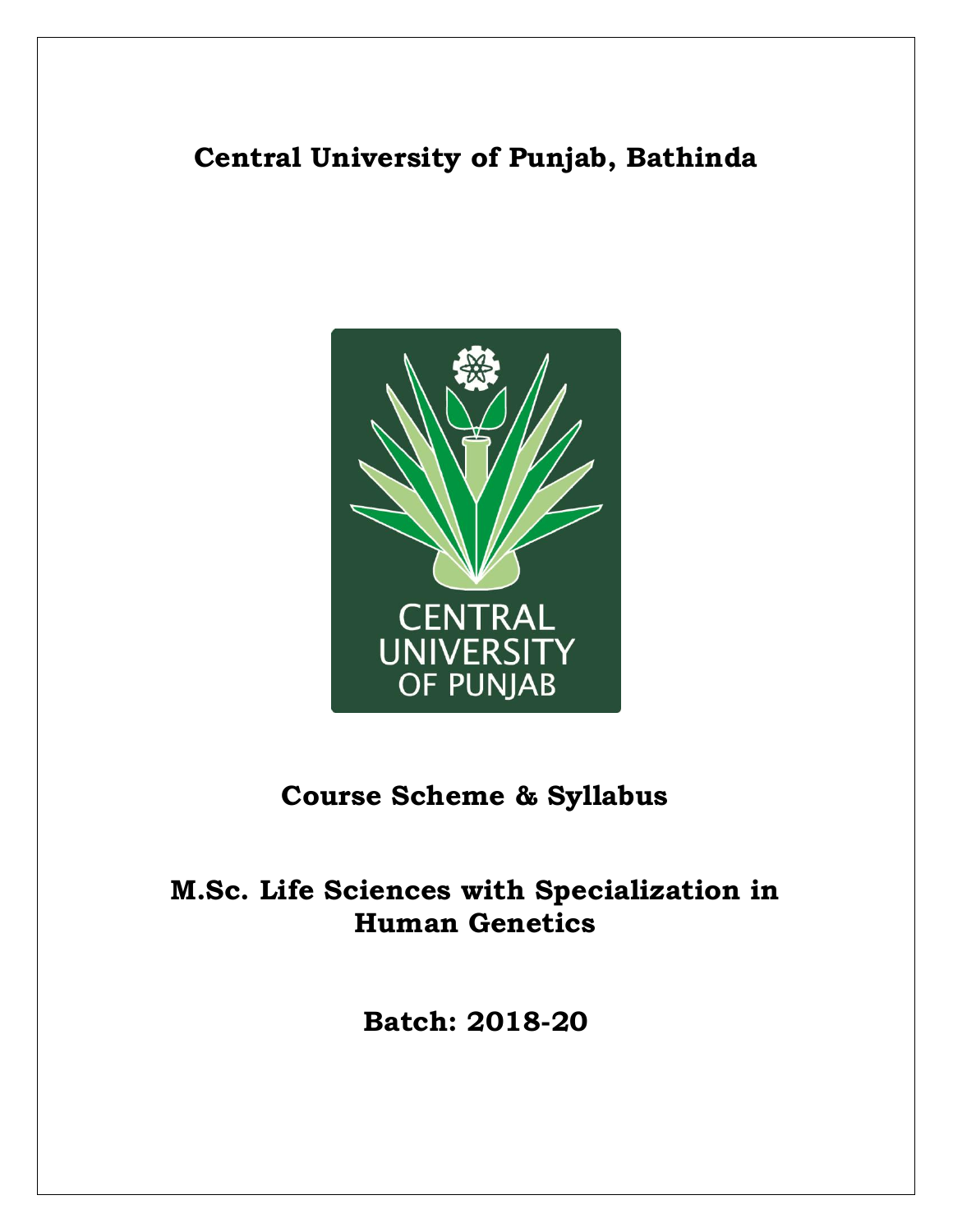# **Semester-I**

| Sr.<br>No.                                      | Paper<br>Code                        | <b>Course Title</b>                                  |                | Lecture   Practical      | <b>Total</b><br><b>Credits</b> |  |  |
|-------------------------------------------------|--------------------------------------|------------------------------------------------------|----------------|--------------------------|--------------------------------|--|--|
|                                                 | <b>Compulsory Foundation Courses</b> |                                                      |                |                          |                                |  |  |
| 1.                                              | LHG.506                              | <b>Biostatistics and Research</b><br>Methodology     | $\overline{4}$ |                          | $\overline{4}$                 |  |  |
| 2.                                              | LHG.507                              | <b>Biostatistics and Research</b><br>Methodology     |                | $\mathbf{1}$             | $\mathbf{1}$                   |  |  |
|                                                 | <b>Core Courses</b>                  |                                                      |                |                          |                                |  |  |
| 3.                                              | LMM.508                              | Cellular and Molecular Biology                       | $\overline{4}$ | $\blacksquare$           | $\overline{4}$                 |  |  |
| 4.                                              | LHG.509                              | Cellular and Molecular Biology<br>- Practical        |                | $\mathbf{1}$             | $\mathbf{1}$                   |  |  |
| 5.                                              | LHG.510                              | <b>Basic and Clinical</b><br>Biochemistry            | $\overline{4}$ |                          | $\overline{4}$                 |  |  |
| 6.                                              | LHG.511                              | Basic and Clinical<br>Biochemistry - Practical       |                | $\mathbf{1}$             | $\mathbf{1}$                   |  |  |
| 7.                                              | LHG.512                              | <b>Concepts of Genetics</b>                          | $\overline{4}$ |                          | $\overline{4}$                 |  |  |
| 8.                                              | LHG.513                              | Concepts of Genetics-Practical                       |                | $\mathbf{1}$             | $\mathbf{1}$                   |  |  |
| 9.                                              | LHG.514                              | Human Cytogenetics and<br>Human Biochemical Genetics | $\overline{4}$ |                          | $\overline{4}$                 |  |  |
| Interdisciplinary Elective Course - I (Any one) |                                      |                                                      |                |                          |                                |  |  |
| 10.                                             | LHG.515                              | <b>Basics of Human Genetics</b>                      | $\overline{2}$ | $\overline{\phantom{0}}$ | $\overline{2}$                 |  |  |
| 11.                                             | LHG.516                              | Intellectual Property and Life<br>Sciences           | $\overline{2}$ |                          | $\overline{2}$                 |  |  |
|                                                 |                                      | <b>Total Credit</b>                                  | 22             | 4                        | 26                             |  |  |

**Transaction mode:** Lecture**;** Demonstration**;** Tutorial**;** Lecture cum demonstration; Problem solving; Self learning.

# **Semester-II**

| Sr.<br>Paper<br>Code<br>No. |  | <b>Course Title</b>        |  | Lecture   Practical   Total | <b>Credits</b> |
|-----------------------------|--|----------------------------|--|-----------------------------|----------------|
| <b>Core Courses</b>         |  |                            |  |                             |                |
|                             |  | LHG.521   Human Physiology |  |                             |                |

Page **2** of **38**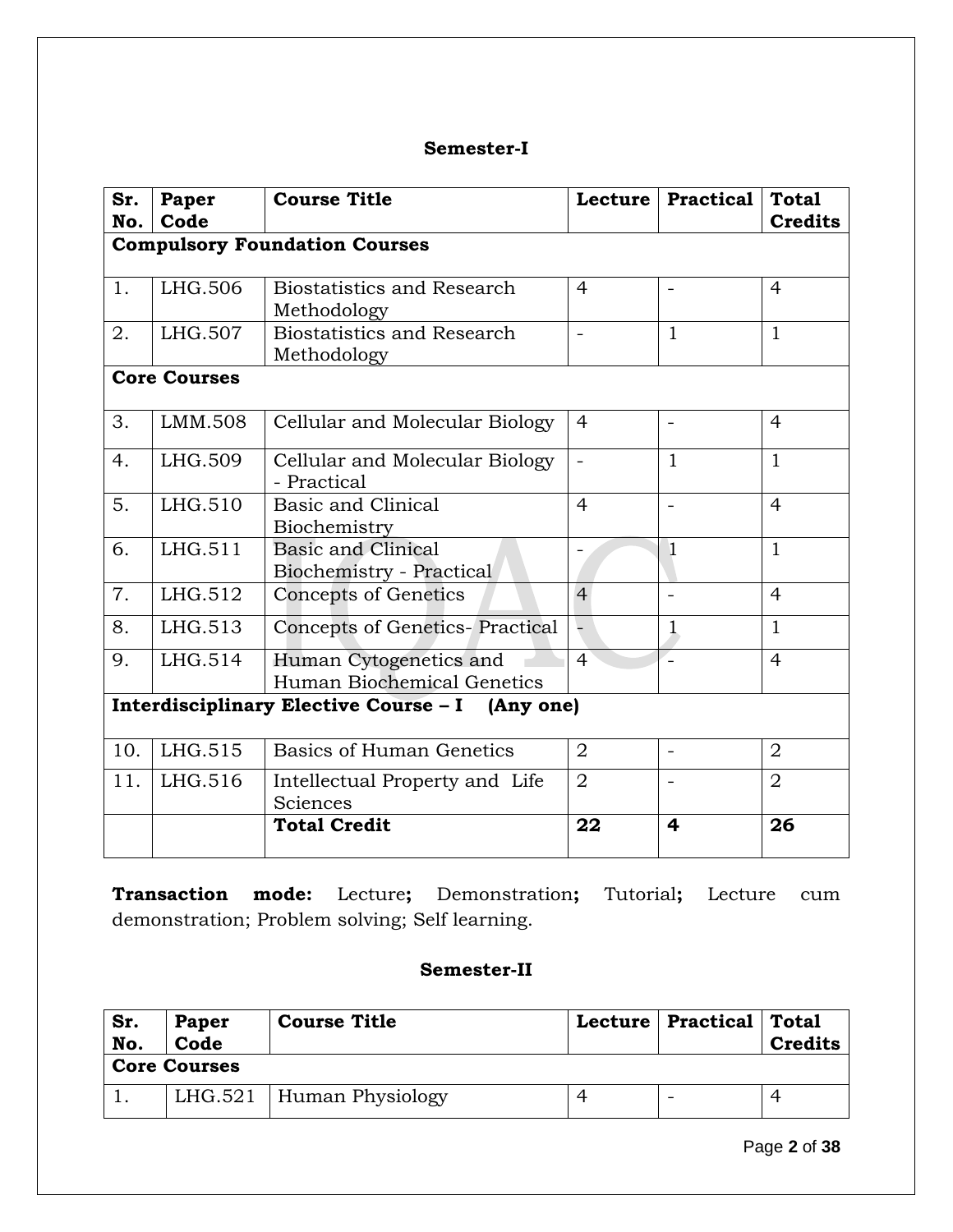| 2.                                               | LHG.522 | Human Physiology- Practical                           |                | $\mathbf{1}$             | $\mathbf{1}$   |
|--------------------------------------------------|---------|-------------------------------------------------------|----------------|--------------------------|----------------|
| 3.                                               | LMM.523 | <b>Essentials of Immunology</b>                       | $\overline{4}$ |                          | $\overline{4}$ |
| 4.                                               | LHG.524 | in<br>Advanced<br>Techniques<br>Human Genetics        | $\overline{4}$ | $\overline{\phantom{a}}$ | $\overline{4}$ |
|                                                  |         | Discipline Elective - I (Any one)                     |                |                          |                |
| 5.                                               | LHG.525 | Embryology<br>Human<br>and<br>Developmental Genetics  | $\overline{4}$ |                          | $\overline{4}$ |
| 6.                                               | LMM.525 | Regenerative Medicine                                 | $\overline{4}$ | $\blacksquare$           | $\overline{4}$ |
| Discipline Elective - II (Any one)               |         |                                                       |                |                          |                |
| 7.                                               | LHG.526 | Genetics<br>Population<br>and<br>Genetic Epidemiology | $\overline{4}$ | $\blacksquare$           | 4              |
| 8.                                               | LMM.526 | Molecular<br>Cellular<br>and<br>Oncology              | $\overline{4}$ |                          | $\overline{4}$ |
| Interdisciplinary Elective Course - II (Any one) |         |                                                       |                |                          |                |
| 9.                                               | LHG.527 | Prenatal<br>Diagnosis<br>and<br>genetic Counseling    | $\overline{2}$ |                          | $\overline{2}$ |
| 10.                                              | LHG.528 | Introduction<br>Population<br>to<br>Genetics          | $\overline{2}$ |                          | $\overline{2}$ |
| <b>Skill Based Course</b>                        |         |                                                       |                |                          |                |
| 11.                                              | LHG.542 | Seminar-I                                             | $\mathbf{1}$   |                          | $\mathbf{1}$   |
|                                                  |         | <b>Total Credit</b>                                   | 23             | $\mathbf{1}$             | 24             |

**Transaction mode:** Lecture**;** Seminar**;** Tutorial**;** Case study **;** Problem solving; Self learning; group discussion.

# **Semester-III**

| Sr.                 | Paper<br>Code                | <b>Course Title</b>                                                   | Lecture | Practical   Total | <b>Credits</b> |
|---------------------|------------------------------|-----------------------------------------------------------------------|---------|-------------------|----------------|
| No.                 | <b>Compulsory Foundation</b> |                                                                       |         |                   |                |
|                     |                              |                                                                       |         |                   |                |
|                     |                              | MOOC course (One course)                                              | 4       |                   |                |
| <b>Core Courses</b> |                              |                                                                       |         |                   |                |
| 2.                  | LHG.551                      | Biosafety,<br>Bioethics<br>and<br><b>Intellectual Property Rights</b> | 4       |                   | 4              |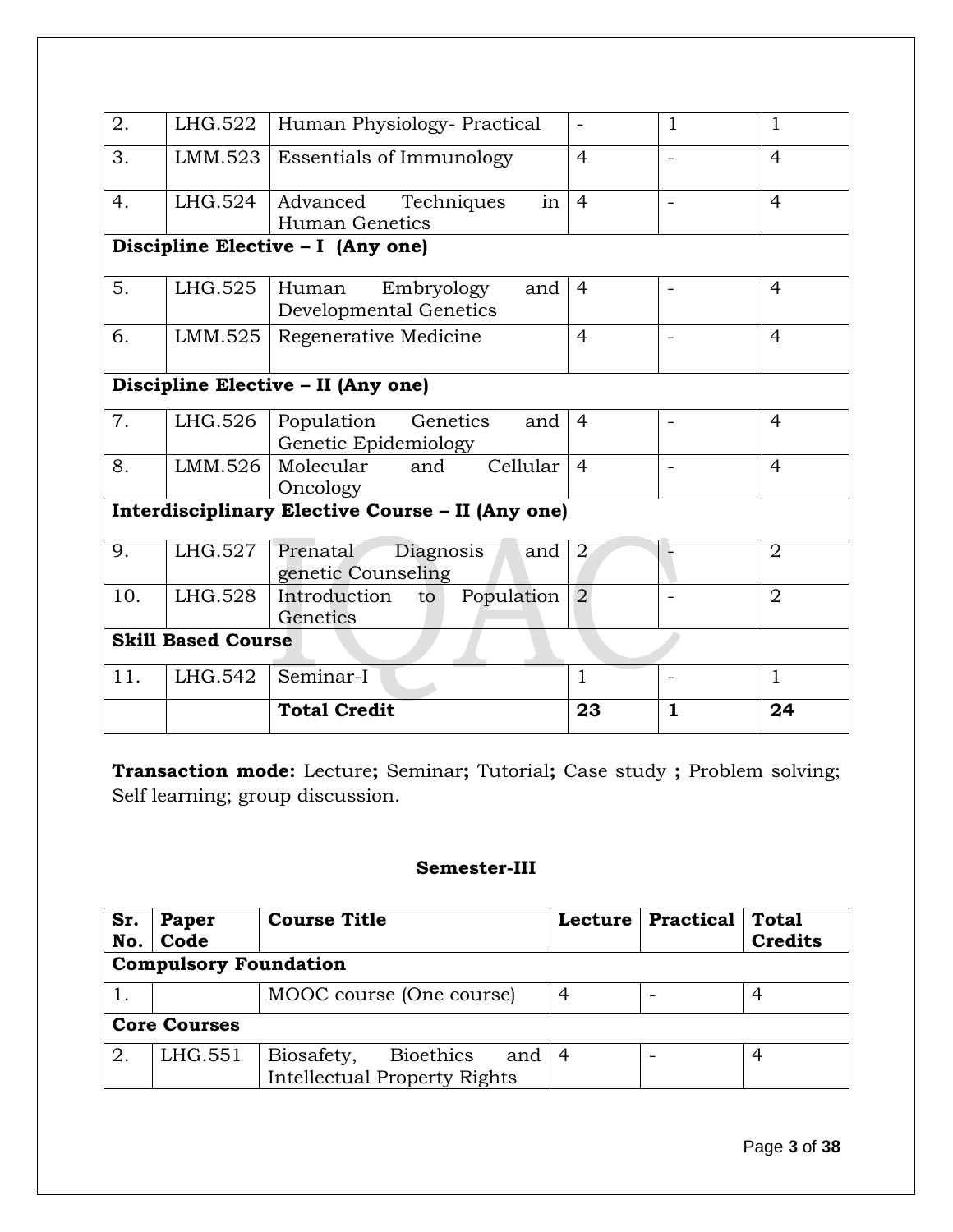|                           | LHG.552 | Genetic                 | Disease       | and | 4  |   | 4  |
|---------------------------|---------|-------------------------|---------------|-----|----|---|----|
|                           |         | Therapies               |               |     |    |   |    |
| 5.                        | LHG.553 | Pharmacogenomics<br>and |               | 4   |    | 4 |    |
|                           |         |                         | Nutrigenomics |     |    |   |    |
| <b>Skill Based Course</b> |         |                         |               |     |    |   |    |
|                           |         |                         |               |     |    |   |    |
| 6.                        | LHG.599 | Project                 |               |     |    |   | 6  |
|                           |         | <b>Total Credit</b>     |               |     | 16 | 6 | 22 |

**Transaction mode:** Lecture; Tutorial; Problem solving; Self learning; Brain storming; Debate; Brain storming, Case study.

### **Semester-IV**

| Sr.<br>no.                                    | Paper<br>Code                       | <b>Course Title</b>                                                             |                | Lecture   Practical | <b>Total</b><br><b>Credits</b> |  |  |
|-----------------------------------------------|-------------------------------------|---------------------------------------------------------------------------------|----------------|---------------------|--------------------------------|--|--|
|                                               | <b>Core Courses</b>                 |                                                                                 |                |                     |                                |  |  |
| 1.                                            | LHG.571                             | Recombinant DNA technology<br>and therapeutics                                  | 4              |                     | 4                              |  |  |
| 2.                                            | LHG.572                             | Advanced Practical Course in<br><b>Human Genetics</b>                           |                | 3                   | 3                              |  |  |
|                                               | <b>Discipline Enrichment Course</b> |                                                                                 |                |                     |                                |  |  |
| 3.                                            | LHG.573                             | Practice in Life Sciences-I                                                     | $\overline{2}$ |                     | $\overline{2}$                 |  |  |
| 4.                                            | LHG.574                             | Practice in Life Sciences-II                                                    | $\overline{2}$ |                     | $\overline{2}$                 |  |  |
|                                               | <b>Skill Based Course</b>           |                                                                                 |                |                     |                                |  |  |
| 5.                                            | LHG.544                             | Seminar-II                                                                      | 1              |                     | $\mathbf 1$                    |  |  |
| 6.                                            | LHG.599                             | Project                                                                         |                | 6                   | 6                              |  |  |
| <b>Elective Foundation/Value based course</b> |                                     |                                                                                 |                |                     |                                |  |  |
| 7.                                            | University                          | Two courses need to be chosen from the<br>list of EF/VB courses given by<br>the | $1 + 1$        |                     | $\overline{2}$                 |  |  |
|                                               |                                     | <b>Total Credit</b>                                                             | 11             | 9                   | 20                             |  |  |

**Transaction mode:** Lecture; Tutorial; Problem solving; Group discussion; Brain storming; SOLE; Case study; Brain storming.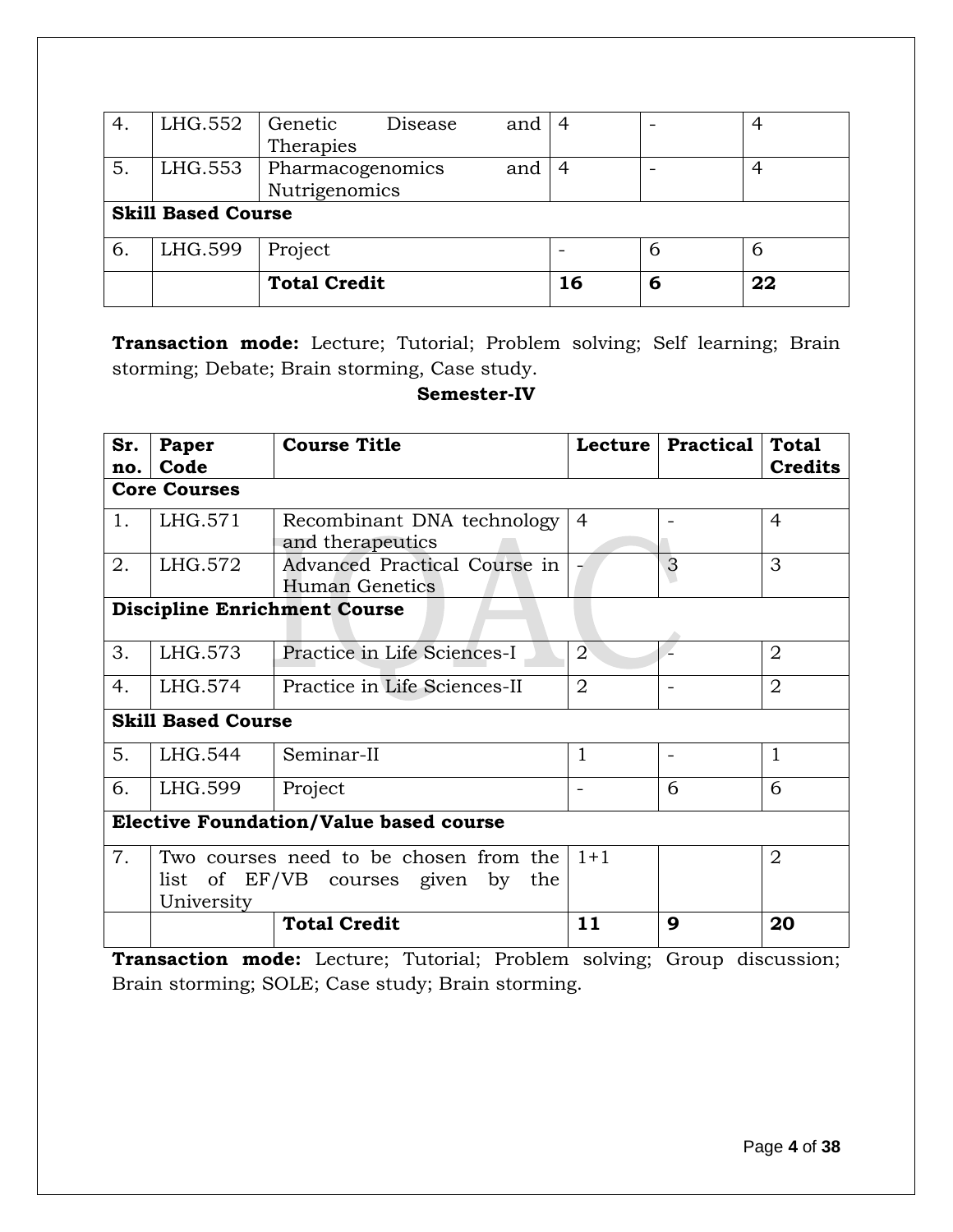# **LHG.506. Biostatistics and Research Methodology Credits Hours: 4**

**Learning objectives**: This course will give a basic but significant exposure towards better understanding of implication of statistics in biologyand applicability of appropriate research methodology. Applications of biostatistical approaches are pivotal in testing hypothesis, designing experiments, analyzing experimental data and interpreting the results of biological research.

**Overview of Biostatistics:**Basic concepts of statistical data and different types of tables; graphical representation of experimental data for publication; frequency distribution; measurement of central tendency and variation; statistical errors.

# **Unit – 2 15 hours**

**Experimental design and analysis:** Basics of sampling in biological studies; different types of sampling techniques; various steps in sampling; concept of data distribution in sampling; graphical representation of data; level of significance;multiple corrections; hypothesis testing.

# **Unit – 3** 15 hours **15 hours**

**Inferential Statistics:** Chi-Square test: hypothesis testing, contingency, homogeneity; student's t-test: paired and unpaired, one tailed and two tailed; one-way and two-way analysis of variance (ANOVA); correlation and regression. **Unit – 4** 15 hours

**Study design &Technical writing:** Best practices in research and technicality of research design; interpretation and report writing; e-Library; web-based literature search engines; evaluation based development of scientific writing skill: synopsis, research paper, poster preparation and paper presentation and dissertation.

# **Suggested readings**

- 1. Norman, G. and Streiner, D. (2008). *Biostatistics: The Bare Essentials.* (with SPSS), 3rd Edition, Decker Inc. USA.
- 2. Sokal, R.R. and Rohlf, F.J. (1994). *Biometry: The Principles and Practices of Statistics in Biological Research*. W.H. Freeman publishers, USA.
- 3. Banerjee P.K (2014). *Introduction to Biostatistics*. S.Chand, India
- 4. Daniel WW (2010). *Biostatistics*: *A Foundation for Analysis in the Health Sciences*. John Wiley and Sons Inc.
- 5. Bailet NTJ. *Statistical Methods in Biology*. Cambridge Univ. Press.
- 6. Glaser AN. *High-Yield Biostatistics*. Lippincott Williams & Wilkins.

## **Unit – 1 15 hours**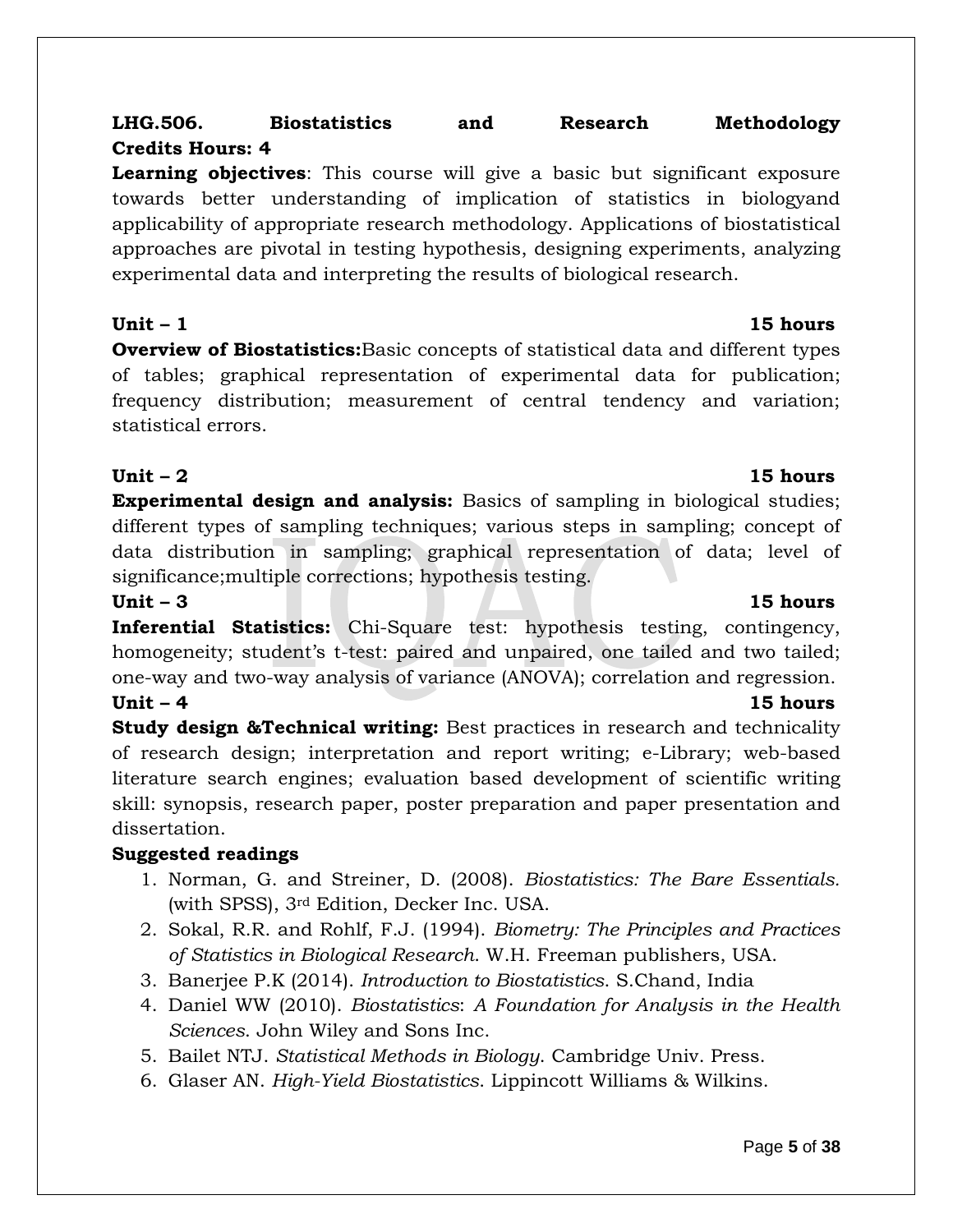# **LHG.507. Biostatistics and Research Methodology (Practical) Credit Hours: 1**

1. Plotting different types of graphs using statistical data, using MS Excel.

- 2. Plotting normal distribution graph
- 3. Frequency distribution, SD, SE calculations
- 4. Chi-square tests
- 5. Student's t-test
- 6. ANOVA
- 7. Regression and Correlation.
- 8. Scientific writing skill development.

\*Practical will be conducted depending upon the faculty/facility available.

# **LMM.508. Cellular and Molecular Biology Credit Hours: 4**

**Learning objectives:** Students will understand the structures and functions of the basic components of membranes, and organelles and their related functions.The molecular processes of DNA replication, transcription, and translation, and how they are managed in cells will be understood. The course will give a thorough insight into basic mechanisms of cellular signal transduction and regulation of gene expression.

**Membrane Structure and Functions:** Prokaryotic and eukaryotic cell; membranes of intracellular organelles; membrane transport; protein secretion and sorting: structure and functions of intracellular organelles; intracellular traffic and secretory pathways; endocytosis and exocytosis.

### **Unit-2 15 hours**

**The cytoskeleton:** Cell cytoskeleton and its organization including extracellular matrix, adhesions and junctions.

**Cell-cell communication and cell growth:** Overview of cell signaling, cell surface receptors and second messengers.

# **Unit-1 15 hours**

### Page **6** of **38**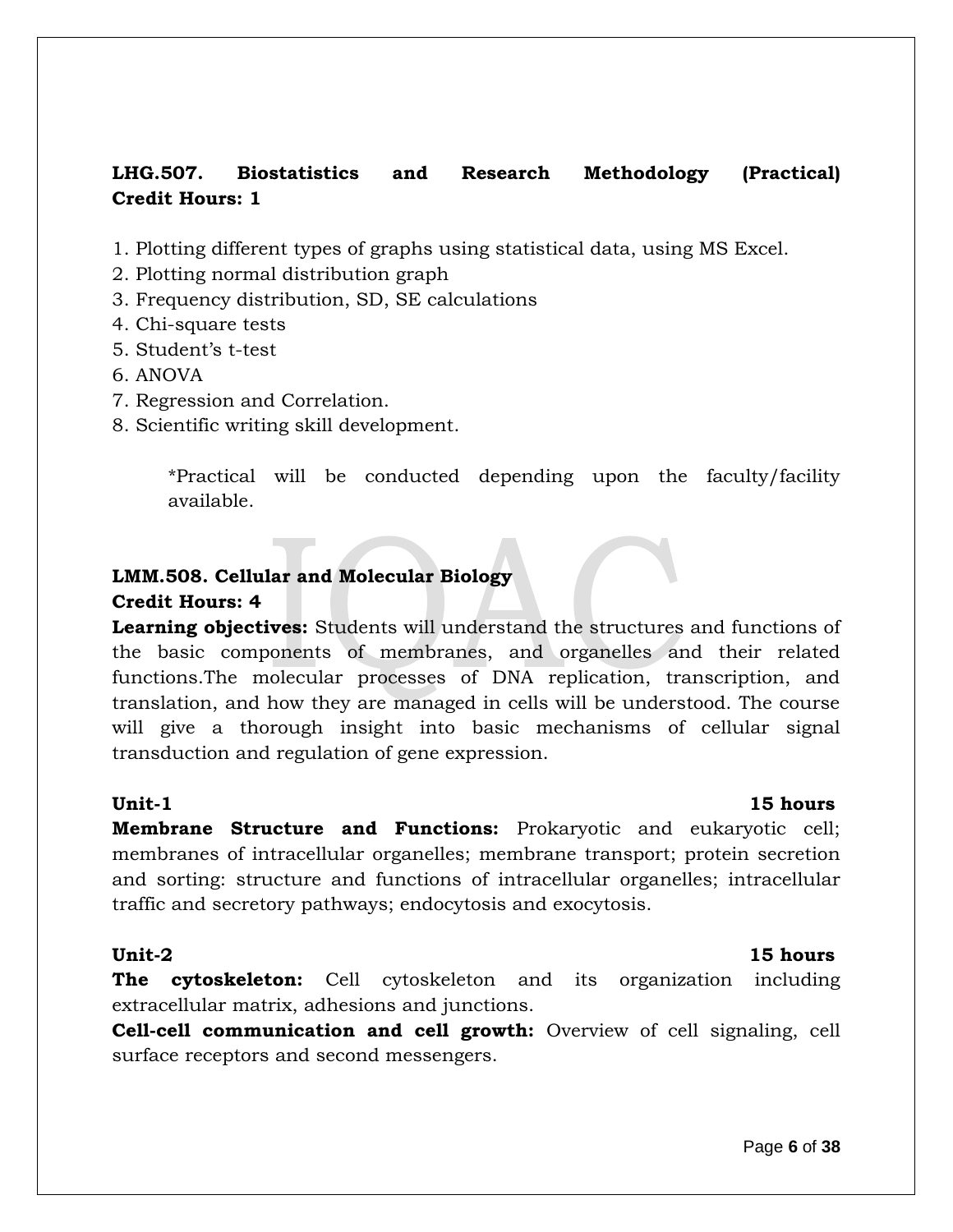### **Unit-3 15 hours**

**Chemical structure and functions of nucleic acids:** Chemical structure of DNA and RNA; Watson- Crick model;different forms of DNA and RNA; organelle DNA; nucleosomeassembly.

**Gene and genome organization:** Eukaryotic gene organization; transposition; mechanism of DNA replication; DNA damage and their repair.

### **Unit-4 15 hours**

**Transcription:** Transcription and transcription factors; transcriptional and post-transcriptional gene silencing; mRNA processing: capping, polyadenylation, splicing, editing, mRNA stability.

**Translation:** Genetic code; translation machinery: mechanisms of chain initiation, elongation and termination;regulation of translation; posttranslational modifications of proteins.

### **Suggested readings**

- 1. Alberts, B., Bray, D., Lews, J., Raff, M., Roberts, K. and Watson, J.D. (2010). *Molecular Biology of the cell*. Garland publishers, Oxford.
- 2. Celis, J.E. (2006). *Cell biology: A laboratory handbook*, Vol 1, 2, 3. Academic Press, UK.
- 3. Gupta, P.K. (200*8). Cytology, Genetics and Evolution*. Rastogi publications, Meerut, India
- 4. Karp, G. (2010*). Cell and Molecular Biology: Concepts and Experiments*. John Wiley & Sons. Inc. New Delhi, India.
- 5. Robertis, (2011). *Cell and Molecular Biology*. Lippincott Williams & Wilkins
- 6. Fasman, G.D. (1989). *Practical Handbook of Biochemistry and Molecular Biology*. CRC Press, Taylor and Francis Group, UK.
- 7. Jocelyn, E.K., Elliott, S.G., Stephen, T.K. (2009). *Lewin's Genes X.* Jones & Bartlett Publishers, USA.
- 8. James, D.W.,Baker,T.A., Bell, S.P., Gann, A. (2009). *Molecular Biology of the Gene*. Benjamin Cummings, USA.
- 9. Johnson, A., Lewis, J., Raff, M. (2007). *Molecular Biology of the Cell*. Garland Science, USA.
- 10. [Lodish,](http://www.amazon.com/Harvey-Lodish/e/B000APJECU/ref=sr_ntt_srch_lnk_1?qid=1311422122&sr=1-1) [H.](http://www.amazon.com/Harvey-Lodish/e/B000APJECU/ref=sr_ntt_srch_lnk_1?qid=1311422122&sr=1-1),Berk, A., Chris, A.K. and Krieger, M. (2011). *Molecular Cell Biology*. W.H. Freeman, USA.
- 11. Sambrook, J., Fritish, E.F., Maniatis, T. (2012). *Molecular cloning: A laboratory manual*. Cold Spring Harbor Laboratory Press, New York.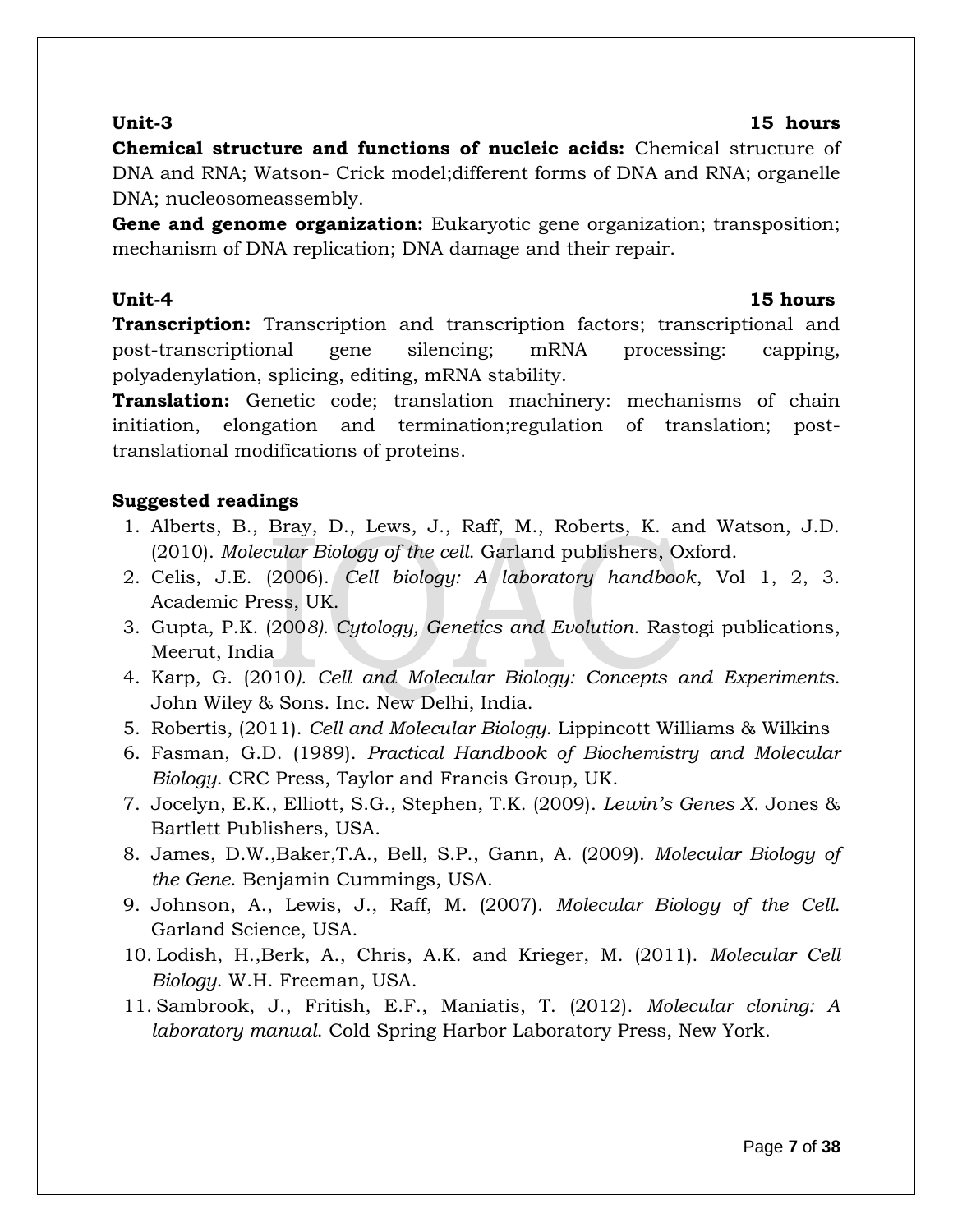# **LHG.509. Cellular and Molecular Biology (Practical) Credit Hours: 1**

- 1. Preparation of mitotic & meiotic chromosomes.
- 2. Study of structure of cell organelles through electron micrographs.
- 3. Instrumental methods for cell biology-centrifugation, chromatography.
- 4. Immunofluorescence and fluorescent probes.
- 5. Sectioning of tissues.
- 6. Histochemical techniques (Fixing, Processing, Staining).
- 7. Epifluoresence and Confocal Microscopy.
- 8. Basics of bacterial/mammalian cell culture

\*Practical will be conducted depending upon the faculty/facility available.

# **LHG.510. Basic and Clinical Biochemistry Credits Hours: 4**

**Learning objectives:** The course aims to provide an advanced understanding of the core principles and topics of Biochemistry and their experimental basis.This course integrates an introduction to the structure of macromolecules and a biochemical approach to cellular function. Learners will also develop problem solving and analytical skills.

### Unit-1 15 hours

**Essentials of clinical biochemistry:**Molecular structure and physical properties of water; ionization of water; weak acids and weak bases; pH and buffers; interpretation of biochemical tests; clinical hematology; chemical composition of blood, urine and cerebrospinal fluids; water and sodium balance; acid-base balance disorders; potassium, calcium, magnesium and phosphate metabolism and associated diseases; vitamins and trace elements disorders.

### **Unit-2 15 hours**

**Biomolecules and metabolic disorders:** Structure and functions of carbohydrates, lipids, amino acids, proteins, nucleic acids and vitamins; bioenergetics and thermodynamics; phosphoryl group transfer and ATP; biological oxidation-reduction reactions; glycolysis, citric acid cycle and oxidative phosphorylation;liver function test; jaundice, diabetes mellitus, hypoglycemia, hypertension, hypo- and hyper-thyroidism.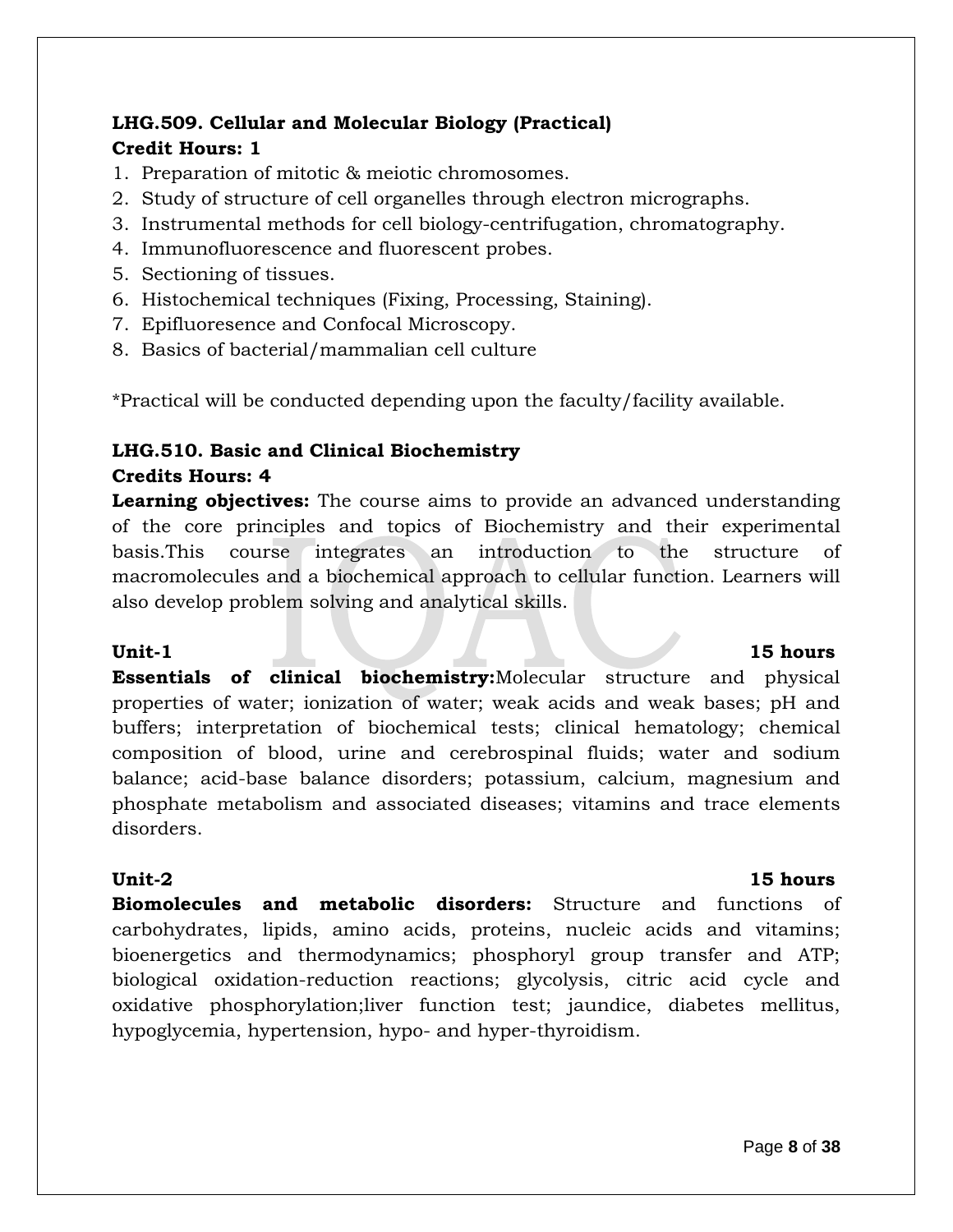### **Unit: 3 15 hours**

**Conformation of Biomolecules:**Ramachandran plot;protein secondary, tertiary and quaternary structure; domains, motif and folds; protein denaturation and folding; oxygen binding proteins; Hill equation; Bohr effect; nucleic acids: A-, B-, Z-DNA forms, tRNA, micro-RNA, Stability of protein and Nucleic acid structures.

### **Unit: 4** 15 hours

**Enzymology:**Classification; Principles of catalysis; mechanism of enzyme catalysis; enzyme kinetics; enzyme inhibition; enzyme regulation; isozymes and clinical enzymology.

# **Suggested readings**

- 1. Berg, J.M., Tymoczko, J.L. and Stryer, L. (2010). *Biochemistry.* W.H. Freeman & Company. USA.
- 2. Brown, T.A. (2006). *Gene Cloning and DNA analysis: In Introduction*. Blackwell Publishing Professional. USA.
- 3. Haynie, D.T. (2007). *Biological thermodynamics*. Cambridge University. UK.
- 4. Mathews, C.K., Van Holde, K.E. and Ahern, K.G. (2000). *Biochemistry*.Oxford University Press Inc. New York.
- 5. Nelson, D. and Cox, M.M. (2008). *Lehninger Principles of Biochemistry*.BI publications Pvt. Ltd. Chennai, India.
- 6. Ochiai, E. (2008). *Bioinorganic Chemistry: A survey.* Academic Press. Elsevier, India.
- 7. Randall, D. J., Burggren, W. and French, K. (2001). *Eckert animal physiology*. W.H. Freeman & Company. USA.
- 8. Raven, P.H., Johnson, G.B. and Mason, K.A. (2007). *Biology*. Mcgraw-Hill. USA.
- 9. Shukla AN (2009). *Elements of Enzymology.* Discovery Publishing. New Delhi, India.
- 10. Voet, D. and Voet, J.G. (2008). *Principles of Biochemistry*. CBS Publishers &Distributors. New Delhi, India.
- 11. R Swaminathann. (2011). Handbook of clinical biochemistry. 2 edition, World Scientific Publishing Company, New Jersey, USA
- 12. Martin A Crook et al. (2012). Clinical Biochemistry and metabolic medicine. CRC press, Taylor & Francis Group, USA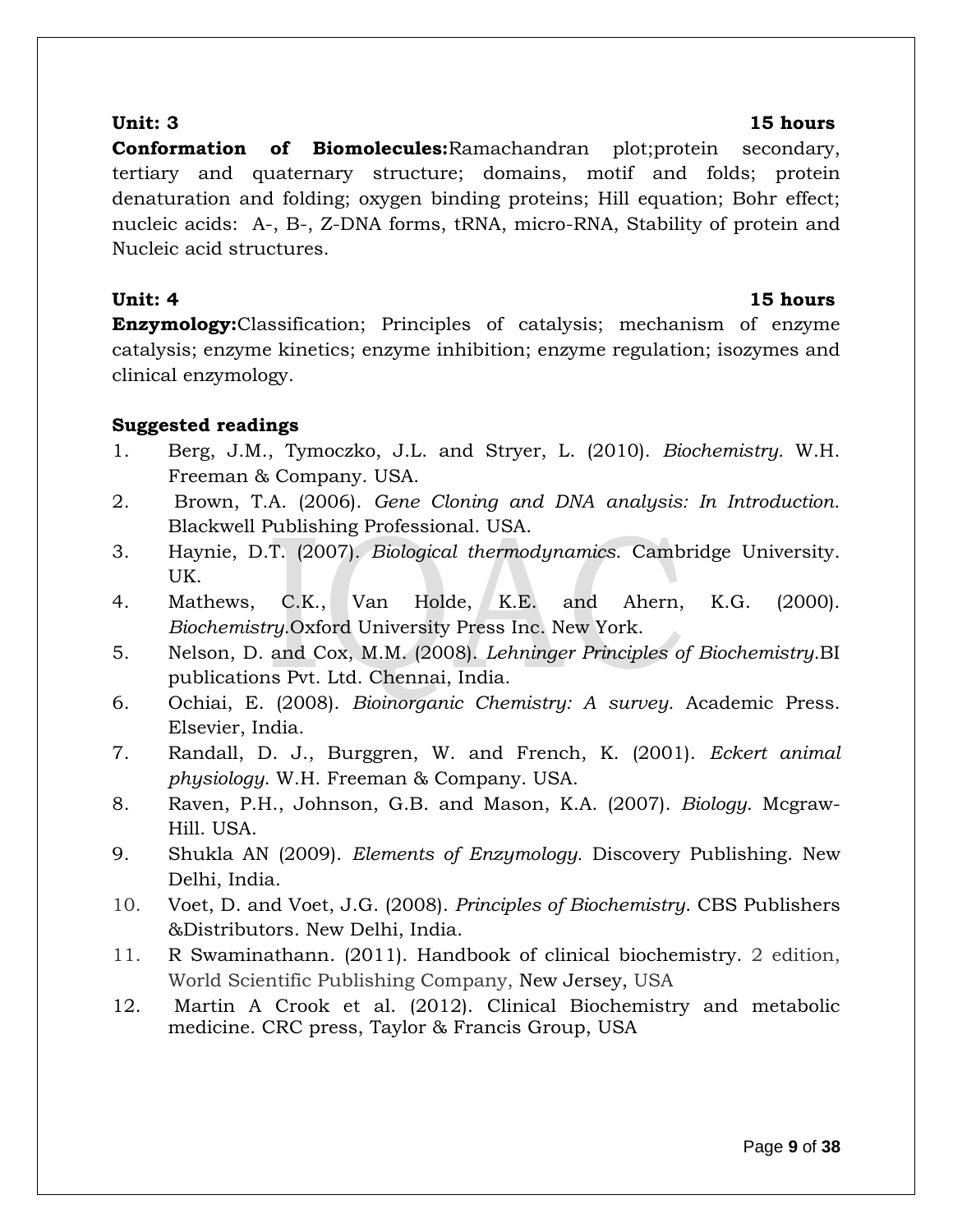# **LHG.511. Basic and Clinical Biochemistry (Practical) Credits Hours: 1**

- 1. Preparation of solutions, buffers, pH setting etc.
- 2. Amino acid and carbohydrate separations by paper & thin layer chromatography.
- 3. Quantitative Estimation of Proteins, Sugars, total lipids and amino acids.
- 4. Assay and estimation of different enzymes e.g. invertase, amylases, acid and alkaline phosphatases.
- 5. Principle and application of electrophoresis, Native, SDS PAGE.
- 6. Estimation of total phenolic compounds.
- 7. Extraction and estimation of vitamins.
- 8**.** Basic clinical tests like Urea, lipid profiling, SGOT, SGPT etc.

\*Practical will be conducted depending upon the faculty/facility availabile.

## **LHG.512. Concepts of Genetics**

### **Credits Hours: 4**

**Learning objectives:**Course on the concept of genetics would be necessary to estimate and understand the origin, existence and propagation of living organisms as a whole. Basic knowledge of genetics is also necessary in the application of various inheritance predictions based models for human welfare.

**Basics of Inheritance:**Mendel's laws of inheritance; concept of segregation; independent assortment and dominance; locus concept; alleles and multiple alleles; epistasis;crossing over and recombination; application of Mendel's laws ofpopulation studies; Hardy-Weinberg principle.

### **Unit-2 15 hours**

**Chromosomal mutations and gene concept:**Chromosomal aberrations: deletions, duplications, inversions, translocations; change in chromosome number: trisomy and polyploidy; evolutionary history of bread wheat; aneuploids–nullisomics, monosomics, and trisomics; somatic aneuploids; changes in chromosome structure;properties of chromosomes for detection of structural changes; mutations: spontaneous and induced mutations; somatic vs germinal mutation; pedigree analysis.

**Gene concept:** Fine structure of gene; and analysis – Benzer's experiments,complementation and recombination.

# **Unit-1** 15 hours

### Page **10** of **38**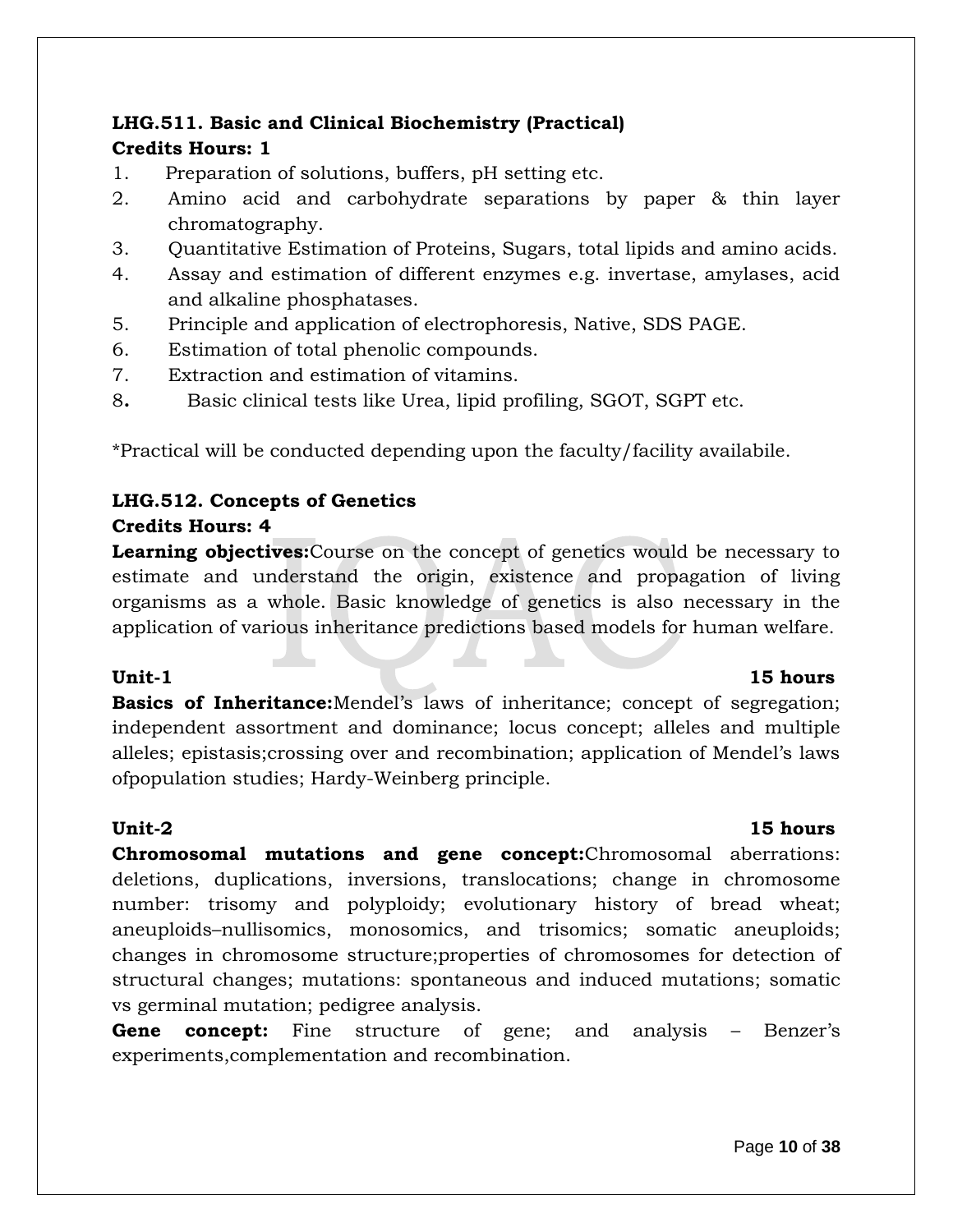### **Unit-3 15 hours**

**Sex determination:** Sex determination and sex linked inheritance; sex determination in *Caenorhabditiselegans*, humans, *Drosophila* and other animals; sex determination in plants;sex linked genes and dosage compensation in human, *Drosophila* and *C. elegance*.

**Linkage analysis and gene mapping:** Monohybrid and dihybrid cross.

# **Unit-4 15 hours**

**Extra-chromosomal inheritance:**Chloroplast: variegation in Four O'Clock plants; mutations in *Chlamydomonas*; mitochondrial inheritance: poky in neurspora,petites in yeast; molecular organization and gene products of chloroplast and mitochondrial DNA; infectious heredity: Kappa in *Paramecium*: Infective particles in *Drosophila*; endosymbiont theory.

# **Suggested readings**

1. Klug WS and Cummings MR. Concepts of Genetics. Prentice-Hall.2014

2. Anthony, J.F., Miller, J.A. ,Suzuki, D.T., Richard, R.C., Gilbert, W.M. (1998). *An introduction to Genetic Analysis*. W.H. Freeman publication, USA.

3. Pierce BA. Genetics: A Conceptual approach. Freeman Publishers.

4. Hartle DL and Jones EW. Genetics: Analysis of Genes and Genomes. Jones & Bartett.

5. Atherly, A.G., Girton, J.R., Mcdonald, J.F. (1999).*The science of Genetics*. Saundern College publication.

6. Snusted, D.P., Simmons, M. J. (2010). *Principles of Genetics*. John Wiley & Sons, New York.

7.Griffith AF et al. An Introduction to Genetic Analysis. John Wiley & Sons.

# **LHG.513. Concepts of Genetics (Practical) Credits Hours: 1**

1. Monohybrid and dihybrid ratios, Multiple alleles, Epistasis – Problems.

2. Inheritance patterns in Human– Numericals on Pedigree analysis-Autosomal patterns, X–linked patterns, Y–linked patterns.

- 3. Segregation analysis in Drosophila (Monohybrid, Dihybrid)
- 4. Analysis on Linkage
- 5. Identification of inactivated X chromosome as Barr body and drumstick
- 6. Studies of a Model organism: *E.coli*, *C.elegans, D.melanogaster*and*D. rerio*.

\* Practical will be conducted depending upon faculty/facilities availibile.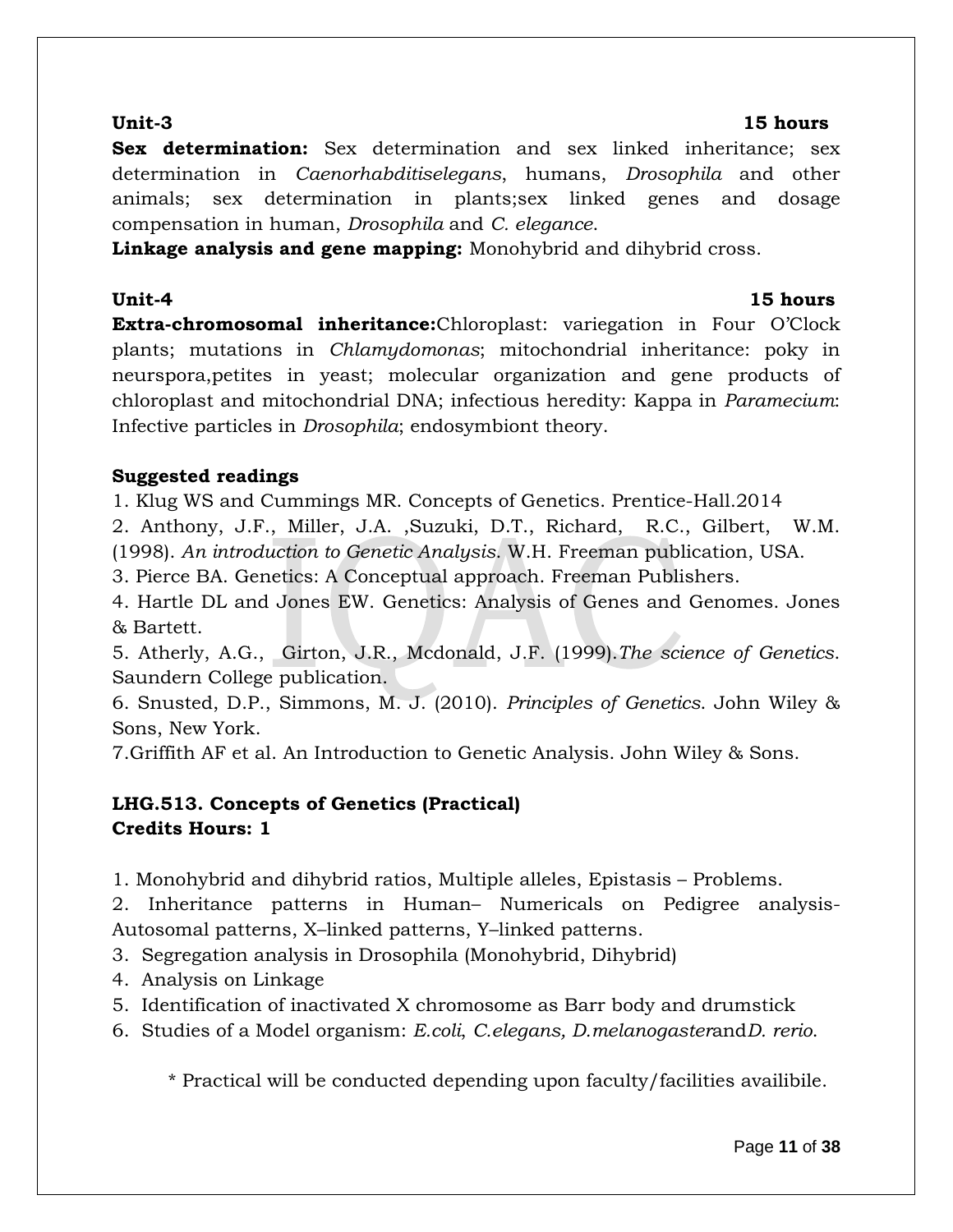# **LHG.514. Human Cytogenetics and Biochemical Genetics Credits Hours: 4**

**Learning objectives:** The basic and specializedknowledgeand understanding the aspects of Cytogenetics and Biochemical genetics is essential to understand Human Genetics. Newer techniques have been developed since then, ranging from the initial conventional banding techniques to the currently used molecular array comparative genomic hybridisation. With a combination of these conventional and molecular techniques, cytogenetics has become an indispensable tool for the diagnosis of various genetic disorders, paving the way for possible treatment and management. This course traces the history and evolution of Cytogenetics leading up to the current state of technology

### **Unit-1** 15 hours

**General features of Human Chromosome and Chromosome staining:**  Chromatin structure; nucleosome model; constitutive and facultative heterochromatin; centromeres, Telomere and its maintenance; nuclear organization region (NOR); chromosome nomenclature; sister chromatid exchanges (SCE); mosaicism; structure of human X and Y chromosome; ring chromosomes; human artificial chromosome.

**Cytogenetic and Molecular Cytogenetic Techniques:** Methods of Chromosome preparation; chromosome banding techniques: G banding, Q banding, R banding and C banding; fluorescent in situ hybridization (FISH); different types of FISH probes: centromeric probes, chromosome specific probes and telomeric probes; reverse painting; flow cytometry; comparative genomic hybridization (CGH) mapping technique, whole chromosome painting; spectral karyotyping (SKY).

### **Unit-3 15 hours**

**The concept of Biochemical Polymorphism**: Concept of enzyme and protein polymorphism; molecular structure; biosynthesis and genetics of the ABH antigens; Rh antigens and MN antigens; quantitative and qualitative variation of enzymes; haemoglobin variants; effects of single amino acid substitutions (Sickle cell disease).

**Disorders due to abnormal variants of lysosomal enzymes, lipids and DNA nitrogenous bases**: Disorders due to abnormal lysosomal enzymes: Tay-sachs disease and Mucopolysaccharidoses; disorders of lipoprotein and lipid

# **Unit-4 15 hours**

# **Unit-2 15 hours**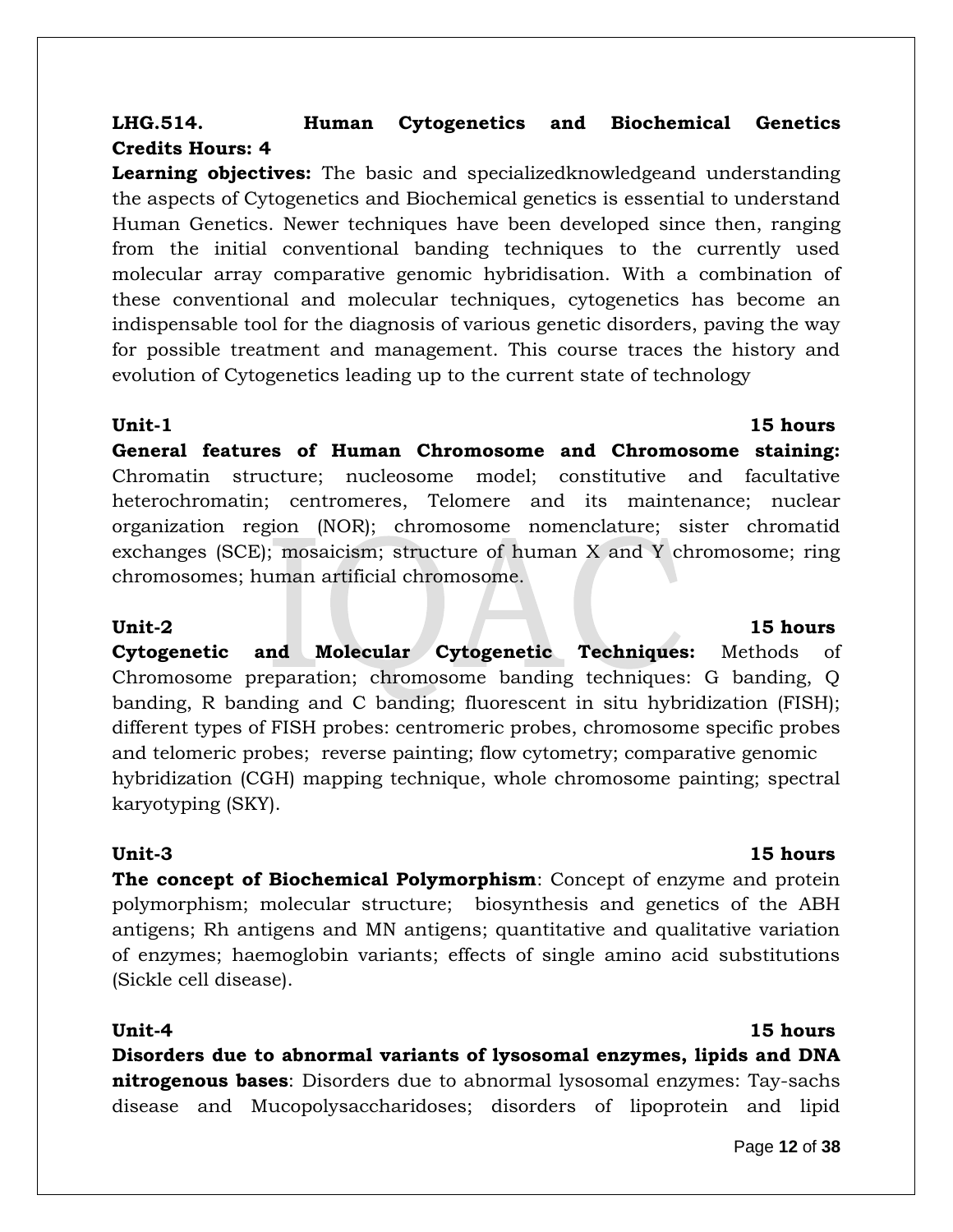metabolism: hyper lipoproteinemia; disorders of purine metabolism: Lesch Nyhan syndrome; disorders of pyrmidine metabolism: Orotic Aciduria

### **Suggested readings**

- 1. Gillham, N. (2011). *Genes, Chromosomes and Disease*. Pearson
- 2. Griffiths, A.J.F., Wessler, S.R. and Carroll, S.B. (2012). *An Introduction to Genetic Analysis*. W.H. Freeman Publication, USA.
- 3. Hein, S. and Mitelman, F. (2009). *Cancer Cytogenetics*. Wiley-Blackwell.
- 4. Klug, W.S., Cummings, M.R., Spencer, C.A. and Palladino, M.A. (2012). *Concepts of Genetics.* Pearson.
- 5. Korf, B.R and Irons, M.B. (2013). *Human Genetics and Genomics*. Wiley-Blackwell.
- 6. Kumar, A. and Srivastava, M. (2012) A textbook of Molecular Cytogentics, Narendra Publishing House, India
- 7. Purandare, H. and Chakravarty, A. (2000)*Human Cytogenetic Techniques and Clinical Applications.*Bhalani Publishing House, Mumbai, India.
- 8. Ram, M. (2010). *Fundamental of Cytogenetics and Genetics*. PHI Learning Pvt. Ltd.
- 9. Roy, D. (2009). *Cytogenetics.*Narosa Publishing House. New Delhi, India.
- 10. Tom, S and Read, A (2010). *Human Molecular Genetics.* Garland Science.
- 11. Shukla, A.N. (2009). *Elements of enzymology.* Discovery Publishing. New Delhi, India.
- 12. Voet, D. and Voet, J.G. (2008). *Principles of Biochemistry*. CBS Publishers & Distributors, New Delhi.
- 13. . Murray, R.K., Bender, D.,Botham, K., M.,Kennelly, P. J., Rodwell, V. W. and Weil, P.A. (2012). *Harpers Illustrated Biochemistry*. McGraw-Hill Medical.Nelson, D. and Cox, M.M. (2013). *Lehninger Principles of Biochemistry*. W.H. Freeman.

### **Interdisciplinary Elective Courses-I**

### **LHG.515. Basics of Human Genetics**

### **Credits Hours: 2**

**Learning Objectives:** The course gives an overview of basics of Human Genetics and makes familiar with the common genetic disorders.The study of human DNA and genetics has plenty of practical applications. From the use of DNA in court cases to the discovery of new therapies for genetic diseases, a thorough understanding of the human genome can have important medical, social and legal impacts.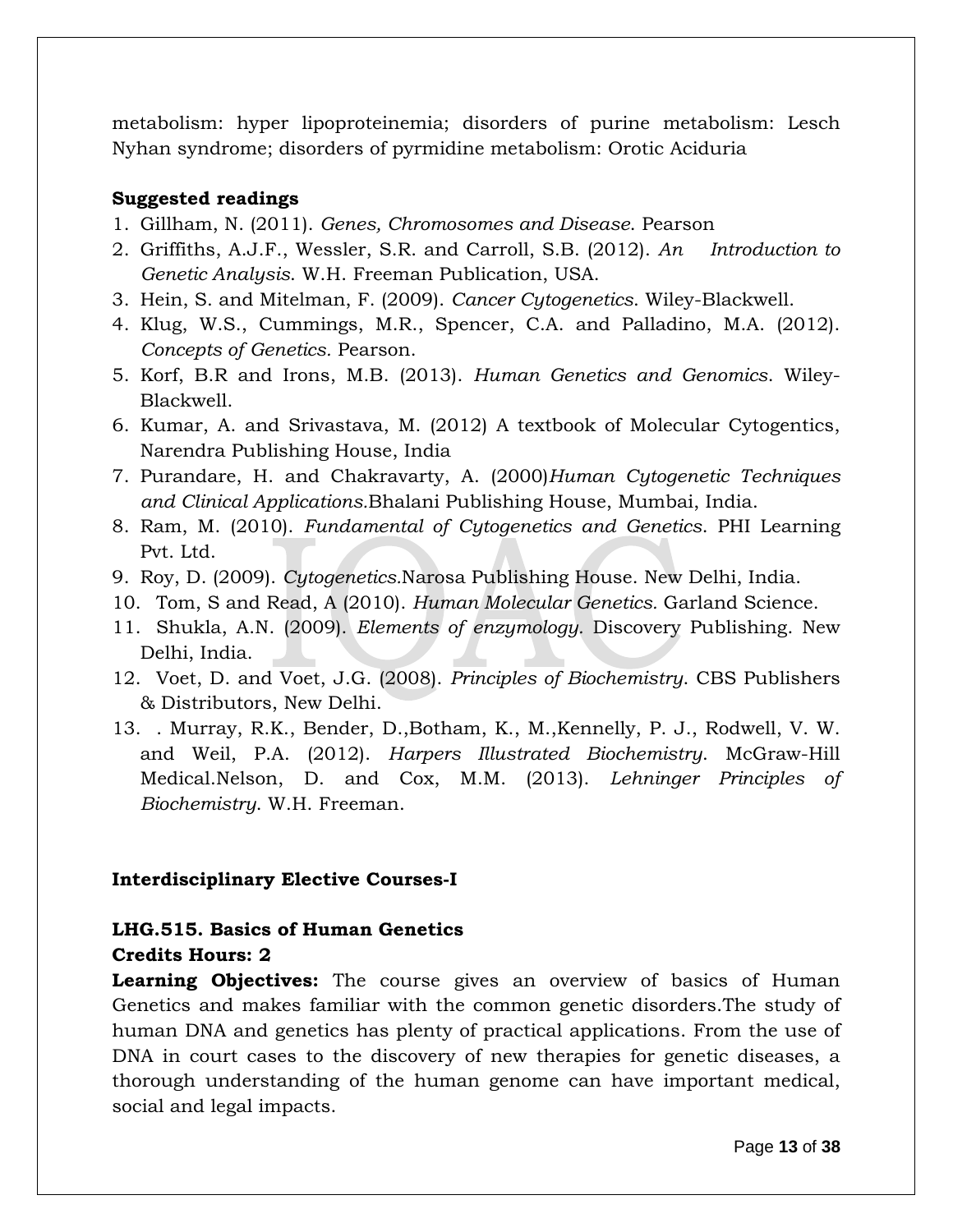**Chromosomal analysis:** Classification of human chromosomes; human chromosomes; the life cycle of a somatic cell: mitosis, meiosis, gametogenesis.

# **Unit-2 8 hours**

**Genetic assessment:** Medical applications of chromosomes; Symbols used in a pedigree drawing of a pedigree;terminology, consanguinity**,** 

# **Unit-3 7 hours**

**Common chromosomal disorders:** Aneuploidy, Down syndrome, Edwards syndrome, Patau's syndrome and other trisomies ; structural aberration

**Patterns of inheritance:** Autosomal and sex chromosomal inheritance patterns with examples; multiple , Uniparental disomy,, multifactorial disorders.

# **Suggested readings**

1. Emery and Rimoin's, et aI., 2007. Principles and Practice of Medical Genetics. Fifth Edition.Volume - II, Churchill Livingstone Elsevier.

2. Emery and Rimoin's, Principles and Practice of Medical Genetics e-dition: 3- Volume.Set, Churchill Livingstone Elsevier

3. De Grouchy & Turleau.1984.Clinical atlas on Human Chromosomes.

4. Jankowski &Polak, 1996.*Clinical Gene Analysis and Manipulation*.

5. Robinson and Linden, Clinical Genetics Handbook. (latest edition)

6. F Vogel A.G. Motulusky. Human Genetics: Problems and Approaches. Second Completely Revised Edition, Springer-Verlag. (latest edition)

7. Golder N. Wilson, M.D., Ph.D.Clinical Genetics-A Short Course. A John Wiley and Sons, Inc., Publication. (latest edition)

# **LHG.516. Intellectual Property and Life Sciences Credit hours: 2**

**Learning objective:** Life Sciences is one of the fastest developing domains with an explosion in research and development along with the simultaneous creation of the requirement of innovation protection. The course will be helpful for the students to understand the different forms of IP which could be utilized for the protection of inventions

**Unit-1 8 hours**

**Intellectual Property Rights (IPRs):**Various forms of IP *–* patents, industrial

Page **14** of **38**

## **Unit-1 7 hours**

# **Unit-4 8 hours**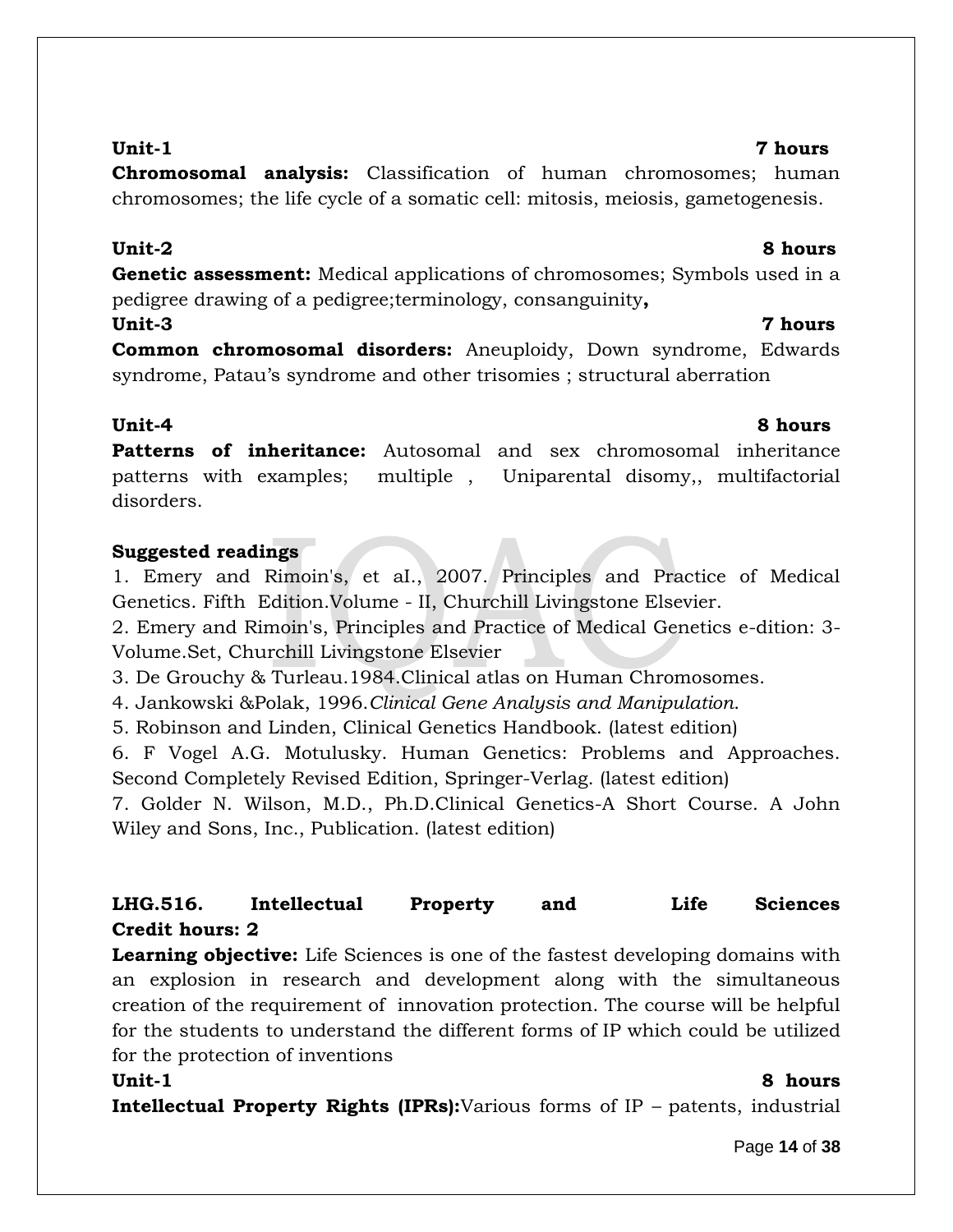designs, trade secrets, geographical indications and plant breeder's right; copyright.

**Patent system in India**: Patent filing in India and abroad: determination of patentability of inventions; filing a patent application in India: timeline, procedure involved in the granting of a patent; gene patent; patenting of living organisms.

### **Unit-3 7 hours**

**Various routes of filing international patent application**: Different phased of Patent co-operation treaty (PCT) application

### **Unit-4 7 hours**

**Protection of indigenous intellectual property:** Traditional Knowledge Digital Library (TKDL).

# **Suggested readings**

- 1. Dutfield G. (2003*). Intellectual Property Rights and the Life Science Industries: A Twentieth Century History* (Globalization and Law).Routledge.
- 2. Mahop, M.T. (2010). *Intellectual Property, Community Rights and Human Rights: The Biological and Genetic Resources of Developing Countries.*Routledge.
- 3. Martin Khor (2002). Intellectual Property, Biodiversity and Sustainable Development: Resolving the Difficult Issues. Zed Books limited.

# **LHG.521: Human Physiology**

### **Credit Hours: 4**

**Learning objectives:** This course is designed to provide students with an understanding of the function and regulation of the human body and physiological integration of the organ systems to maintain homeostasis. Course content includes neural & hormonal homeostatic control mechanisms, as well as the study of the musculoskeletal, circulatory, respiratory, digestive, urinary, immune, reproductive, and endocrine organ systems.

# **Unit-1** 15 hours

**Cardiovascular System:** Heart;cardiac cycle; blood constituents; groups and hematopoiesis; blood pressure; blood pressure and its neural and chemical regulation.

# **Unit-2 8 hours**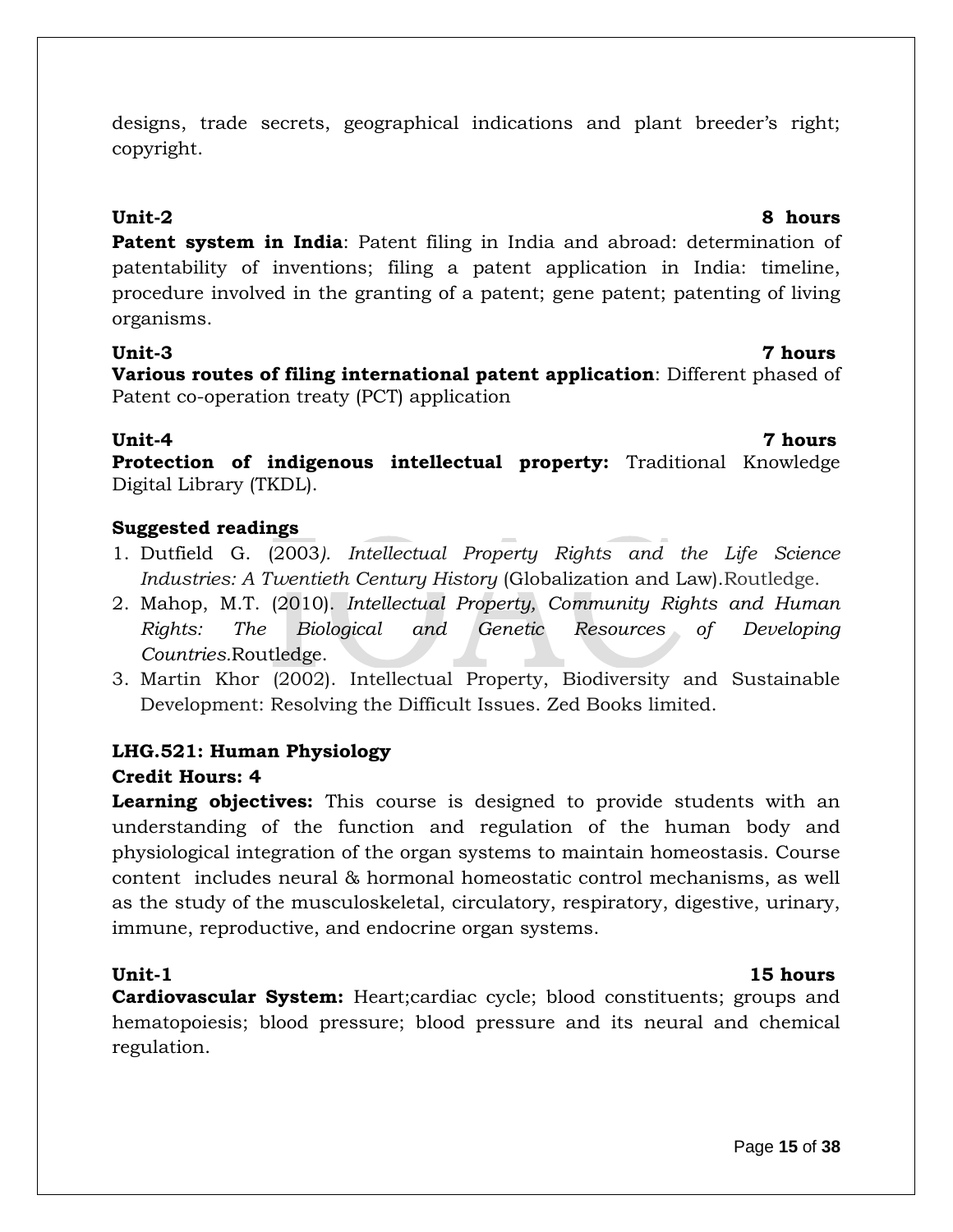**Excretory System:** Kidney; urine formation; urine concentration; waste elimination; micturition; regulation of water balance; electrolyte and acid-base balance.

### **Unit-2 15 hours**

**Digestive System:** Digestion; absorption; energy balance; BMR; epithelial barrier function; regulation of swallowing and gastric emptying and small/large bowel; gastro-intestinal secretions and accessory glands.

**Muscle Physiology:** Types of muscles: skeletal, cardiac and smooth muscles;properties; contractile force.

### **Unit-3 15 hours**

**Nervous System:**Neuron; action potential; central and peripheral nervous system; neural control of muscle tone and posture; vision; hearing and tactile response.

**Thermoregulation and stress adaptation:**Comfort zone; body temperature – physical, chemical; neural regulation; acclimatization.

**Respiratory System:** Anatomical considerations;transport of gases;exchange of gases;waste elimination; neural and chemical regulation of respiration; alveolar ventilation; diffusion across alveoli; and respiration under stress: altitude, hypoxia.

**Reproduction:** Males and female reproductive system.

# **Suggested readings**

1. Brody, T. (1998). *Nutritional biochemistry*. Academic Press, USA.

2. Devlin, T.M. (2005). *Textbook of Biochemistry with clinical correlations*. John Wiley & Sons Inc. USA.

3. Guyton. (2007). *Textbook of medical physiology*. 11th Edition. Elsevier India Pvt. Ltd. New Delhi.

4. Hill, R.W, Wyse, G. A. and Anderson, M. (2008). *Animal physiology*. Sinauer Associates Inc. USA.

5. Khurana. (2006). *Textbook of medical physiology*. Elsevier India Pvt. Ltd.

6. Murray, R.K. (2009). *Harper's illustrated biochemistry*.Jaypee Publishers, New Delhi, India.

7. Tyagi, P. (2009). *A textbook of Animal Physiology*.Dominant Publishers and distributors, New Delhi, India.

8. Silverthorn D, (2011) *Human Physiology*, Pearson; 6th edition.

9. Sherman V. (2013) *Vander's Human Physiology*. McGraw-Hill 13th edition.

# **Unit-4 15 hours**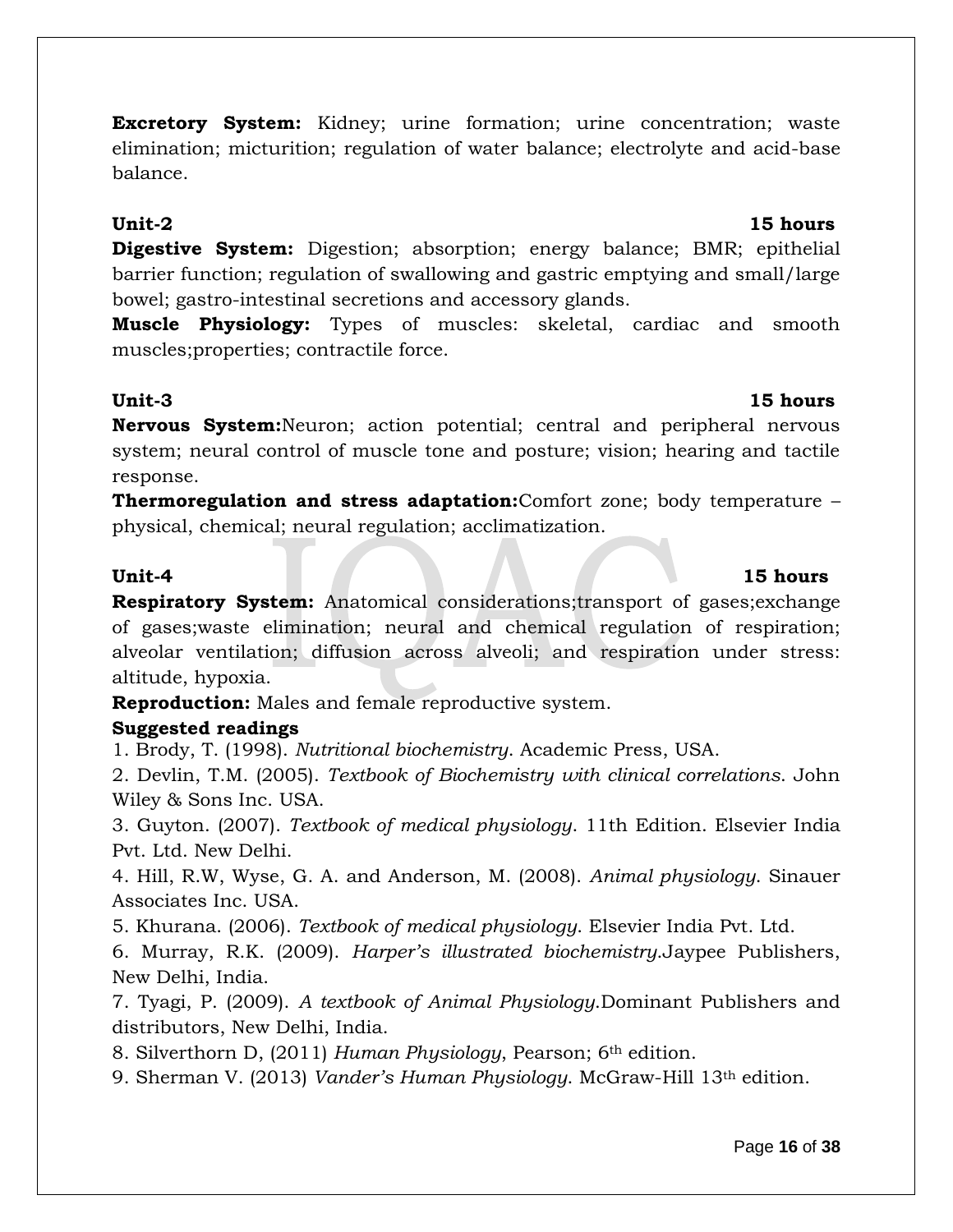# **LHG.522. Human Physiology (Practical) Credit Hours: 1**

- 1. Equipment in the laboratory maintenance and use.
- 2. Sensory physiology practicals.
- 3. Determination of hemoglobin in the blood by various methods.
- 4. Identificaiton of formed elements in blood.
- 5. RBC and WBC count in whole blood.
- 6. Determination of blood group.
- 7. Measurement of Blood pressure and Pulse rate.
- 8. Studying characteristics of ECG.
- 9. Blood glucose estimation.
- 10. Determination of Respiratory function: Breathing rate, Breath holding capacity.
- 11. Distinguish different types of muscles and Observation of types of muscular contraction.
- 12. Urinalysis from simulated urine sample.

\*Practical will be conducted depending upon the faculty/facilities available.

# **LMM.523. Essentials of Immunology Credit Hours: 4**

**Learning objective:**The objective of this course is to cover basic concepts of immune system and to understand the concept of immune-based diseases as either a deficiency of components or excess activity as hypersensitivity.

### **Unit: 1** 15 hours

**Immune System:**The cells and organs of immune system;cells of immune system; humoral immunity-immunoglobulin basic structure, classes and subclasses; structural and functional relationships; nature of antigen; antigenantibody reaction; antibody diversity; class switching; B and T cell development.

# **Unit: 2** 15 hours

**Immune Effectors:** Complement syste; their structure, functions and mechanisms of activation by classical, alternative and lectin pathway; Th1 and Th2 response; cytokines; chemokines; interferons; interlukins.

**Unit: 3** 15 **hours**

Page **17** of **38**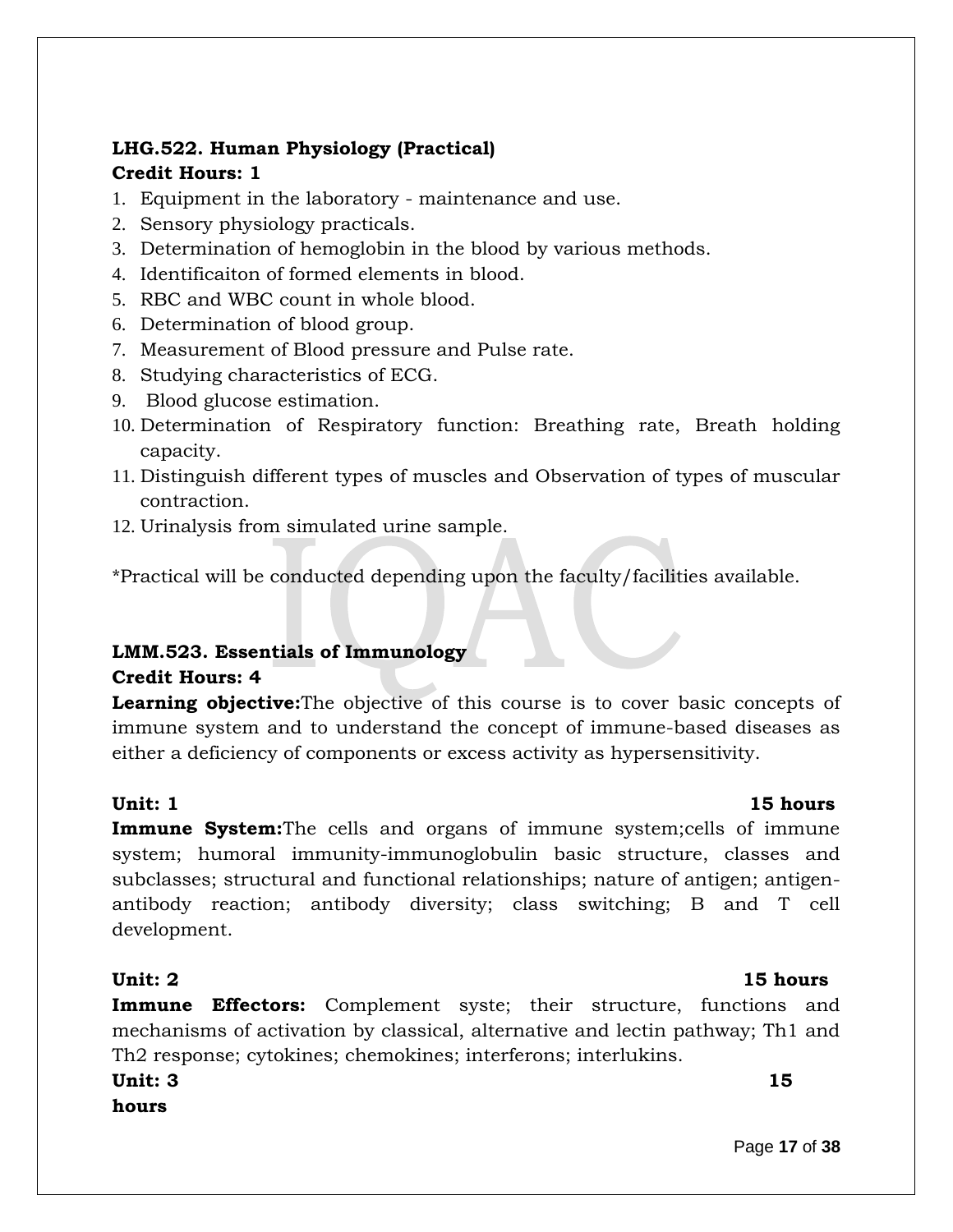**Mechanisms of immune system diversity:** Structure and functions of major histocompatibility complex (MHC) and human leukocyte antigen (HLA) system; polymorphism, distribution, variation and their functions.

### **Unit: 4 15 hours**

**Immune system in health and diseases:** Inflammation; hypersensitivity and autoimmunity;immunity to microbes; immunity to tumors; AIDS and immunodeficiencies; hybridoma technology and vaccine development associated challenges for chronic and infectious diseases; immunotoxins.

## **Suggested readings**

- 1. Kindt, T.J., Osborne, B.A. and Goldsby, R.A. (2007). *Kuby Immunology* .7th Edition. W.H. Freeman, USA.
- 2. Abbas. (2008). *Cellular and Molecular immunology*.CBS Publishers & Distributors, India.
- 3. Charles, A. and Janeway, J.R. (1994). *Immunobiology: The immune system in health and disease.* Blackwell Publishing, USA.
- 4. Delves, P.J., Roitt, I.M. and Seamus, J.M. (2006). *Roitt's essential immunology (Series–Essentials).*Blackwell Publishers, USA.
- 5. Elgert, K.D. (2009). *Immunology: Understanding the immune system*. Wiley-Blackwell, USA.
- 6. Paul, W.E. (1993). *Fundamental immunology.* Raven Press, SD, USA.
- 7. Sawhney, S.K. and Randhir, S. (2005). *Introductory practical biochemistry*. Alpha Science International Ltd. New Delhi, India.

8. Tizard. (2008). *Immunology: An Introduction*. Cengage Learning, Thompson, USA.

# **LHG.524. Advanced techniques inhuman genetics Credit Hours: 4**

**Learning objectives:** This course will help the students to understand safe laboratory practices and basic molecular biology techniques and specialized molecular and cell biology techniquesThese methods help the students to explore cells, their characteristics, parts, and chemical processes, to learn how molecules control a cell's activities and growth.

### **Unit-1** 15 hours

**Biochemical Techniques**: Sterilization techniques; spectrometry; colorimetry;Mass, UV, IR, NMR and atomic absorption spectrophotometery; centrifugation: principle and applications; ultracentrifugation; chromatography: principle, procedure and applications of thin layer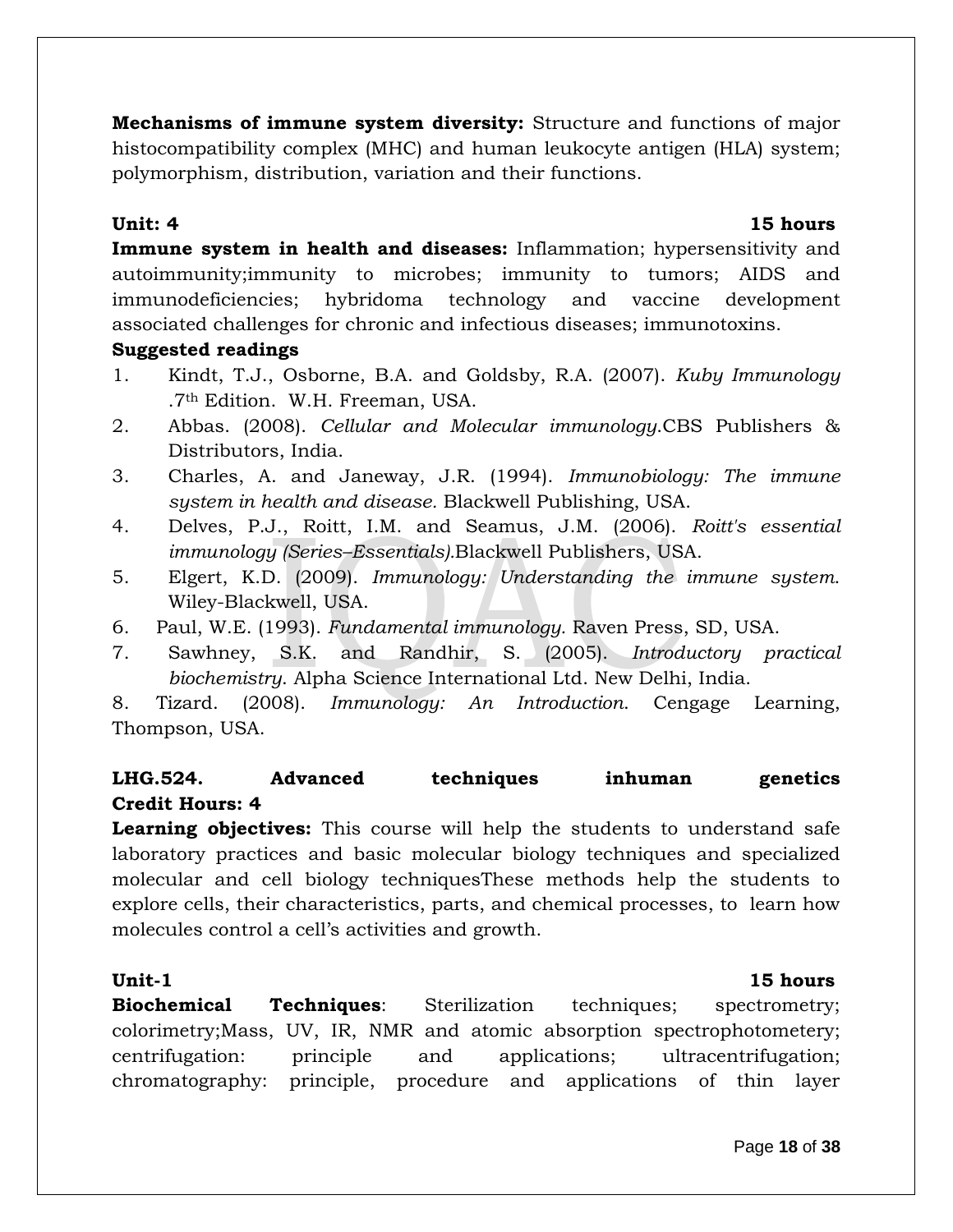Page **19** of **38**

chromatography (TLC), gel filtration and ion exchange, affinity chromatography, GC, GLC, HPLC, dHPLC and FPLC.

**Microscopy:** Light microscopy; phase contrast microscopy; fluorescent microscopy; scanning electron microscopy (SEM/FESEM); transmission electron microscopy (TEM); micrometry and photomicrography; histochemistry; scanning-probe microscopy; atomic force microscopy; CLSM.

## **Unit-3 15 hours**

**Nucleic acids:** Isolation, purification and analysis of nucleic acids; electrophoresis: principle of gel electrophoresis, polyacrylamide gel electrophoresis (PAGE and SDS-PAGE), agarose gel electrophoresis, pulse field gel electrophoresis (PFGE) and 2-Dimensional gel electrophoresis; polymerase chain reaction (PCR): principle, types and applications; PCR based markers: RAPDs, SNPs; blotting techniques: southern, northern, western, dot blotting and hybridization; DNA fingerprinting.

**Flow Cytometry:** Cell sorting; hybridoma technology: production of antibodies; histochemical and immunotechniques; immunochemical techniques; developing monoclonal and polyclonal antibodies;immunocytochemistry, radioimmunoassay (RIA); enzyme linked immunosorbent assay (ELISA) and autoradiography.**Mutation analyses techniques:** Restriction mapping, SSCP analyses, DNA sequencing-manual and automated methods. **Cell and tissue culture techniques:** Plants and animals.

# **Suggested readings:**

- 1. Brown, T.A. (2010). *Gene cloning and DNA analysis: An Introduction*. 6th Edition, Wiley-Blackwell Publisher, New York.
- 2. Goldsby, R.A., Kindt, T.J. and Osborne, B.A. (2008). *Kuby Immunology.* 6th Edition, W. H. Freeman & Company, San Francisco.
- 3. Gupta, P.K. (2005). *Elements of biotechnology*.Rastogi Publications, Meerut.
- 4. Gupta, S. (2005). *Research methodology and statistical techniques*, Deep & Deep Publications (P) Ltd.New Delhi.
- 5. Kothari, C.R. (2008.) *Research methodology(s)*. New Age International (P) Ltd., New Delhi
- 6. Lewin, B. (2010). *Genes X*, CBS Publishers & Distributors. New Delhi.

### **Unit-2 15 hours**

# **Unit-4 15 hours**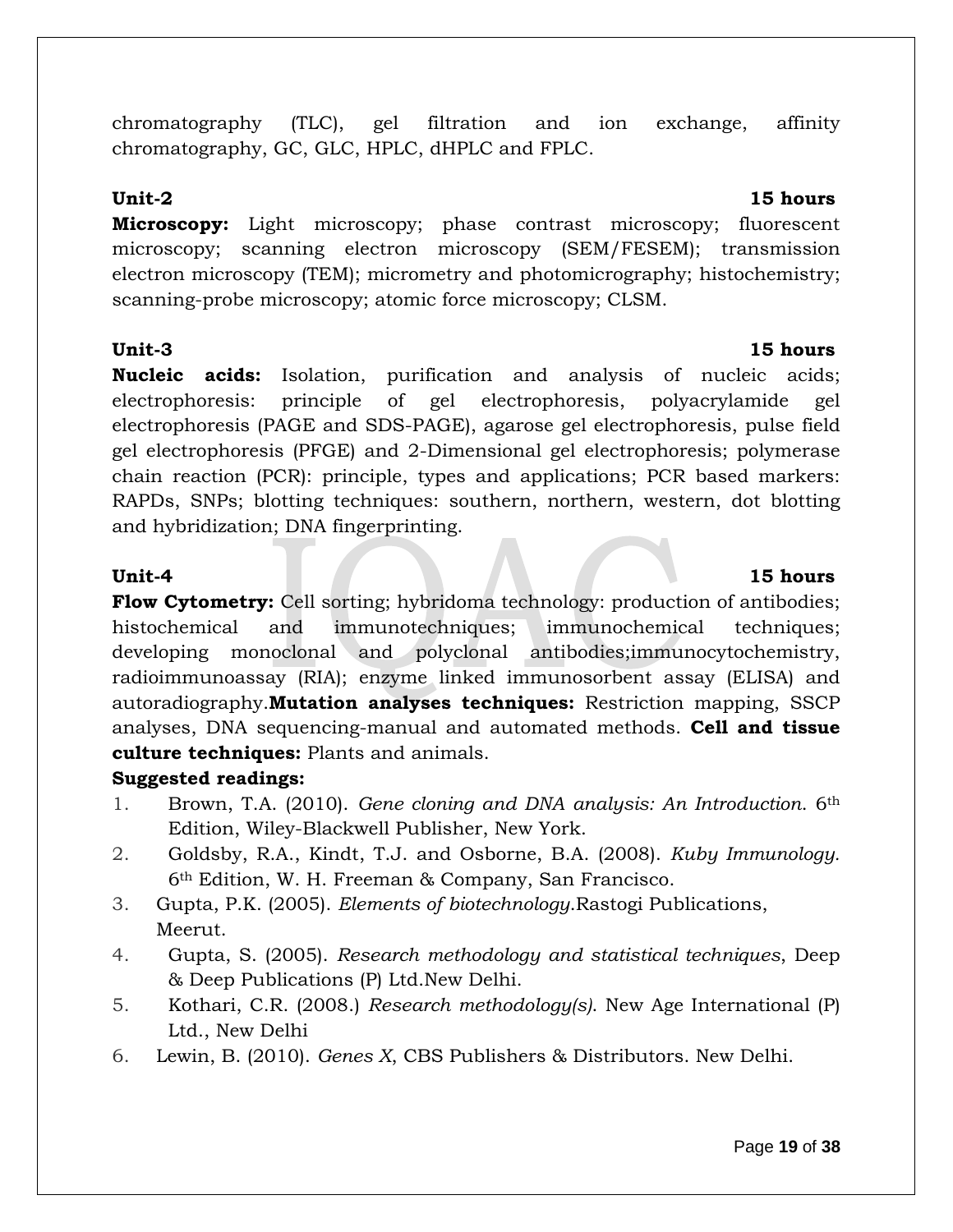- 7. Mangal, S.K. (2007). *DNA Markers In Plant Improvement*.Daya Publishing House,New Delhi.
- 8. Nelson, D. and Cox, M.M. (2009). *Lehninger Principles of Biochemistry*. W.H. Freeman and Company, New York.
- 9. Primrose. S.B. and Twyman, R. (2006). *Principles of Gene Manipulation and Genomics.*Blackwell Publishing Professional, U.K.
- 10. Sambrook, J. (2006). *The Condensed Protocols from Molecular Cloning: A Laboratory Manual.*Cshl Press. New York.
- 11. Sambrook, J. and Russell, D.W. (2000). *Molecular Cloning: A Laboratory Manual* (3 Vol-set). 3rd Edition, CSHL Press, New York.
- 12. Sawhney, S.K. and Singh, R. (2005). *Introductory Practical Biochemistry*.Narosa Publishing House, New Delhi .
- 13. Slater, A., Scott, N.W. and Fowler, M.R. (2008). *Plant Biotechnology: The Genetic Manipulation of Plants*. Oxford University Press, USA.
- 14. Wilson, K. and Walker, J. (2006). *Principles and Techniques of Biochemistry and Molecular biology*. 6th Edition, Cambridge University Press India Pvt. Ltd., New Delhi.

### **Discipline Elective – I (choose any one)**

# **LHG.525. Human Embryology and Developmental Genetics Credit Hours: 4**

**Learning objectives:** The course aims to make students familiar with the fundamental concepts in developmental genetics and embryology. It will provide a broad and multifaceted training in modern biology, ranging from traditional morphology and experimental embryology to the latest molecular approaches in genetics, cell biology, stem cell biology and biotechnology. Developmental Biology is central to the search for cures for many human genetic diseases, including cancer, and is at the forefront of recent advances in modern medicine, which includes stem cell maintenance regeneration and tissue repair.

## **Unit-1** 15 hours

**Reproductive Physiology:**Structure and functions of adult human reproductive organs; reproductive endocrinology; gametogenesis;comparisons between female and male gametes; embryogenesis: fertilization; gastrulation and implantation of embryo; fetal membrane and placenta; lactation.

**Concept of non-disjunction:** Origin and cause of non-disjunction.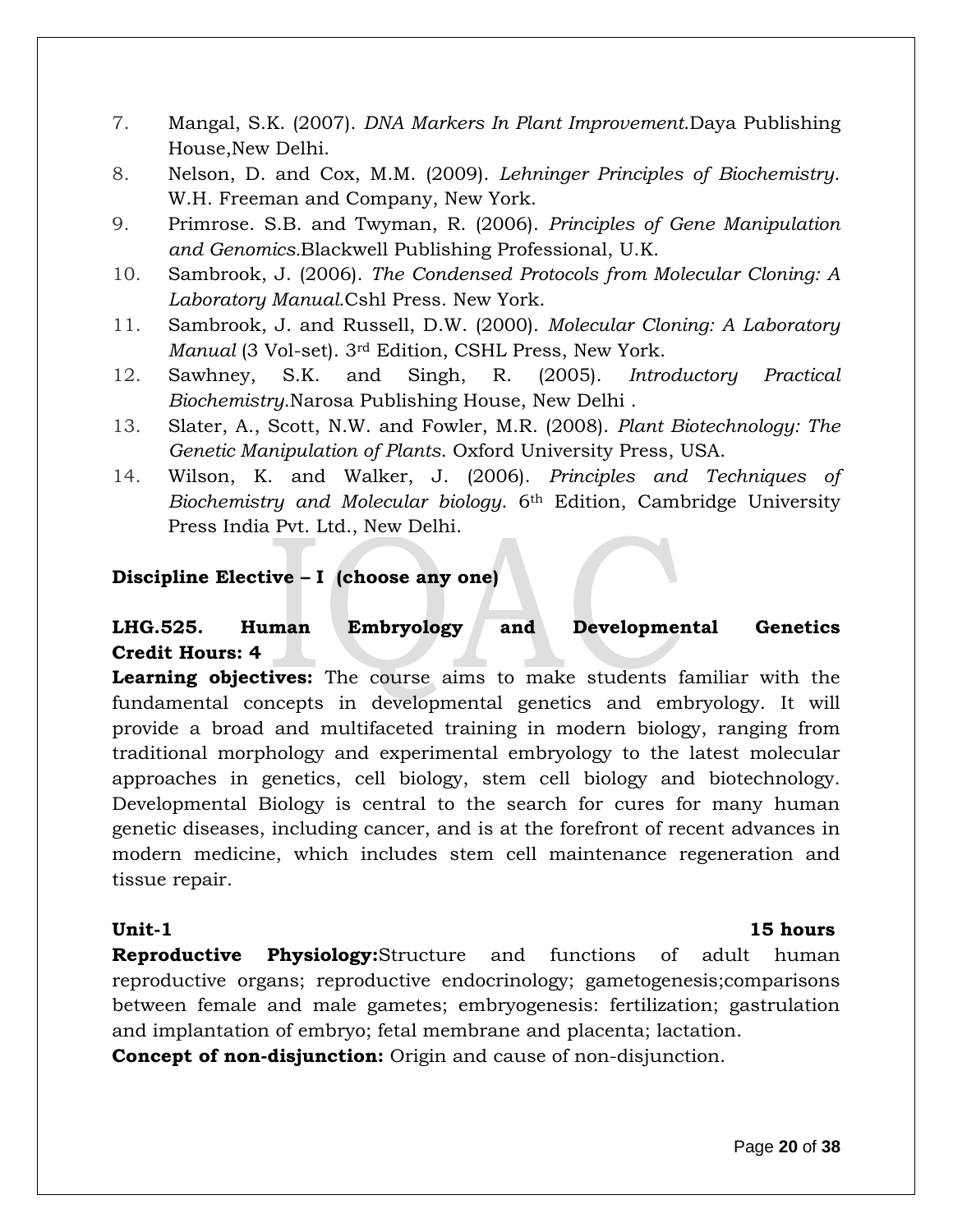### Page **21** of **38**

**Basic concepts of development:** Post-zygotic cell division and cellular biology; different stages of development; potency, commitment, specification, induction, competence, determination and differentiation; morphogenetic movements; fate map and cell lineages.

### **Unit-3 15 hours**

**Gene expression regulation during development:** Basics of gene expression regulation during early embryogenesis;role of key developmental genes: polycomb gene, P granules, *SOX*, *BMP*, *HOX* and *PAX*.

**Stem cells:** An overview and its biomedical aspect; embryonic stem cells.

# **Unit-4 15 hours**

**Post-natal Development, Aging and senescence:**Environmental and genetic factors during maturations, Sex linked changes, Deciduous and primary teeth, Cognitive development ageing: its causes and regulation; Clinical death. **Teratology:**Teratogens, introduction to toxicogenomis.

# **Suggested readings:**

- 1. Gilbert, S.F. (2013). Developmental Biology. Tenth Edition.
- 2. Slack, J.M.W. (2012). Essentiel Developmental Biology. Third Edition.
- 3. Moody, A.A. (2014). Principles of Developmental Genetics. Second Edition.
- 4. Slack, J.M.W. (2018). The Science of Stem Cells. First Edition.
- 5. [Milunsky,](http://www.amazon.com/s/ref=ntt_athr_dp_sr_2?_encoding=UTF8&field-author=Jeff%20Milunsky&ie=UTF8&search-alias=books&sort=relevancerank) J. [&Milunsky,](http://www.amazon.com/s/ref=ntt_athr_dp_sr_2?_encoding=UTF8&field-author=Jeff%20Milunsky&ie=UTF8&search-alias=books&sort=relevancerank) A. (2010). *Genetic Disorders and the Fetus: Diagnosis, Prevention & Treatment*. Willey Blackwell India, New Delhi.
- 6. Prakash, G. (2007). *Reproductive Biology*. Narosa Publication House Pvt. Ltd., New Delhi.
- 7. Sadler, T.W., Tosney, K., Chescheir, N.,C., Imseis, H., Leland, J. and Sadler-Redmond, S.,L. (2011).*Langman's Medical Embryology (Longmans Medical Embryolgy).* Lippincott Williams and Wilkins.

# **LMM.525: Regenerative Medicine Credit Hours:4**

**Learning Objective:** To teach students the advanced techniques in medicine in gene and molecular therapeutics. The students will understand basic stem cell biology and corresponding requirement for tissue engineering.

# **Unit: 1** 15 hours

**Basics of cell culture and media:**Culturing primary cells and cell lines; suspension and adherent cultures; cell growth, growth inhibition and apoptotic

### **Unit-2 15 hours**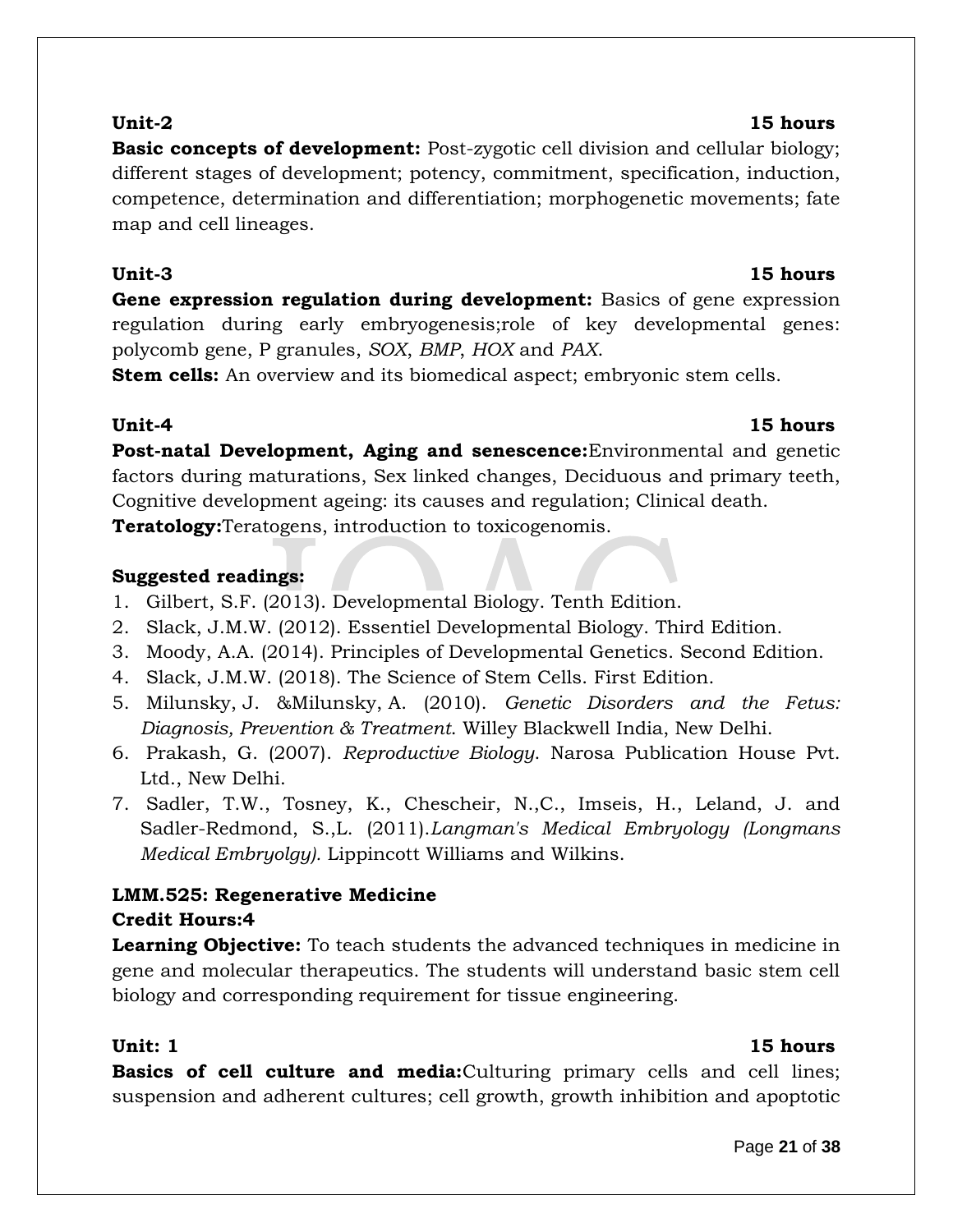studies; embryo culture; transplantation and teratogens, teratomas; stem cell culture; organ culture; artificial blood; somatic cell fusion and somatic cell genetics.

**Stem Cells:** Stem cells and their properties; classification of stem cells;*in-vitro*  culture techniques; isolation, identification and characterization of stem cell; stem cells in various organs and in disease conditions.

# **Unit: 3 15 hours**

**Tissue Engineering:** Principles of tissue culture; tissue and organ culture; extracellular matrices; bioreactors; ethical issues related to stem cell therapies; stem cell banks; bone marrow transplantation.

**Regenerative Medicine:** Modes of tissue and organ delivery; tissue engineering and transplantation techniques; immunoisolation techniques; regeneration of bone and cartilage; islet cell transplantation and bio-artificial pancreas; lung regeneration**.**

# **Suggested readings**

1. Lanza, R., Gearhart,J. (2009). *Essential of Stem Cell Biology*. Elsevier Academic Press.

2. Lanza, R., Klimanskaya, I. (2009). *Essential Stem Cells Methods*. Academic Press.

3. Mao, J. J., Vunjak-Novakovic (2008). *Translational Approaches in Tissue Engineering & Regenerative Medicine*.Artech House INC Publications.

4. Lanza, R. (2007). *Principles of Tissue Engineering, 3rd Edition*. Academic Press.

5. Stein. (2011). *Human Stem Cell Technology and Biology: A Research Guide and Laboratory Manual.* Wiley-Blackwell.

6. Lanza, R. (2004). *Handbook of Stem Cells, Two-Volume Set: Volume 1- Embryonic Stem Cells; Volume 2-Adult & Fetal Stem Cells*. Academic Press.

# **Related Weblinks:**

- 1. www.stemcells.wisc.edu
- 2. http://stemcells.nih.gov/info/scireport/Pages/2006report.aspx
- 3. *stemcells.nih.gov/*
- 4. http://instem.res.in/

## **Unit: 2** 15 hours

# **Unit: 4** 15 hours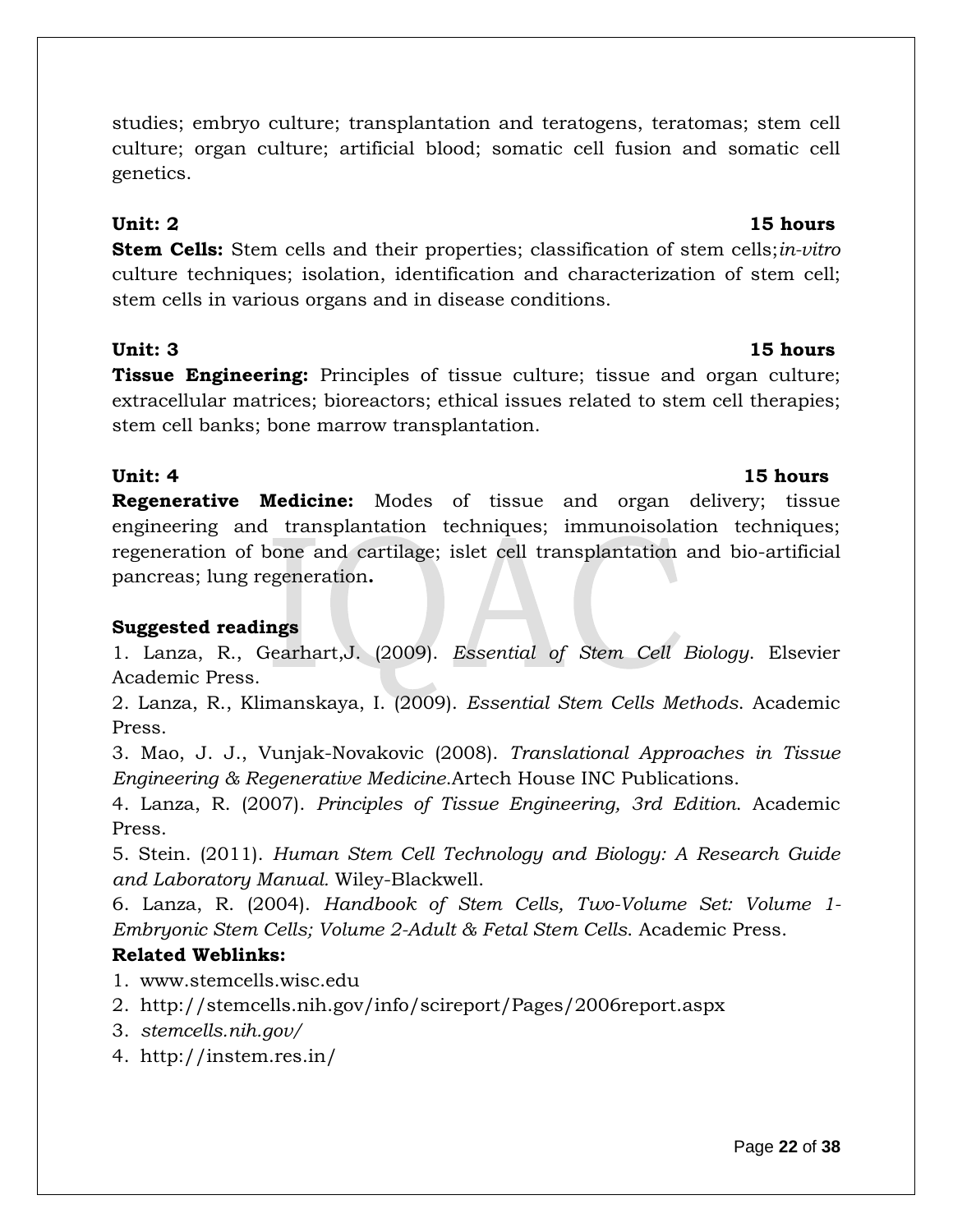# **LHG.526. Population Genetics and Genetic Epidemiology Credit Hours: 4**

**Learning objectives:** Study of population genetics is necessary to understand the evolution. This course will be helpful to the students to conceptualize the existence of genetic variation and speciation. Further, this course will give students exposure towards understanding population health and disease susceptibility*.* 

**Population dynamics and basics of epidemiology:**Dynamics and conditions of the Hardy-Weinberg law; selection co-efficient and fitness; heterozygous advantages;inbreeding and its consequences; mutation pressure and estimation of rates; genetic load; selection co-efficient and fitness; dynamics of migration and genetic drifts; construction of pedigree and pedigree analysis.

# **Unit-2 15 hours**

**Evolution and Speciation**: Emergence of evolutionary thoughts Lamarck; Darwinism – concepts of variation, adaptation, struggle, fitness and natural selection; Mendelism; spontaneity of mutations; the evolutionary synthesis.

**Mechanism of evolution:** Adaptive radiation; isolating mechanisms; speciation; allopatricity and sympatricity; convergent evolution; sexual selection; co-evolution.

**Fundamentals of epidemiological studies**: Experimental and observationalstudies;basic parameters of epidemiology: frequency, occurrence, prevalence, incidence; association; causation, variation;Cohort studies: cross sectional and longitudinal; Association studies: candidate gene association and genome-wide association studies (GWAS);concept of heritability; systematic review and meta-analysis.

**Unit-4 15 hours Genetic variation and complex trait inheritance:** Basics of genetic variations; genetic markers – SNP, CNV, Ins/dels, VNTR, STR, microsatellite; concepts of tag markers and haplotypes, linkage disequilibrium; quantitative genetic analysis; QTL and eQTL.

**Genetic variation and complex trait inheritance:** Next-generation sequencing; DNA micro -array.

# **Unit-3 15 hours**

# **Unit-1** 15 hours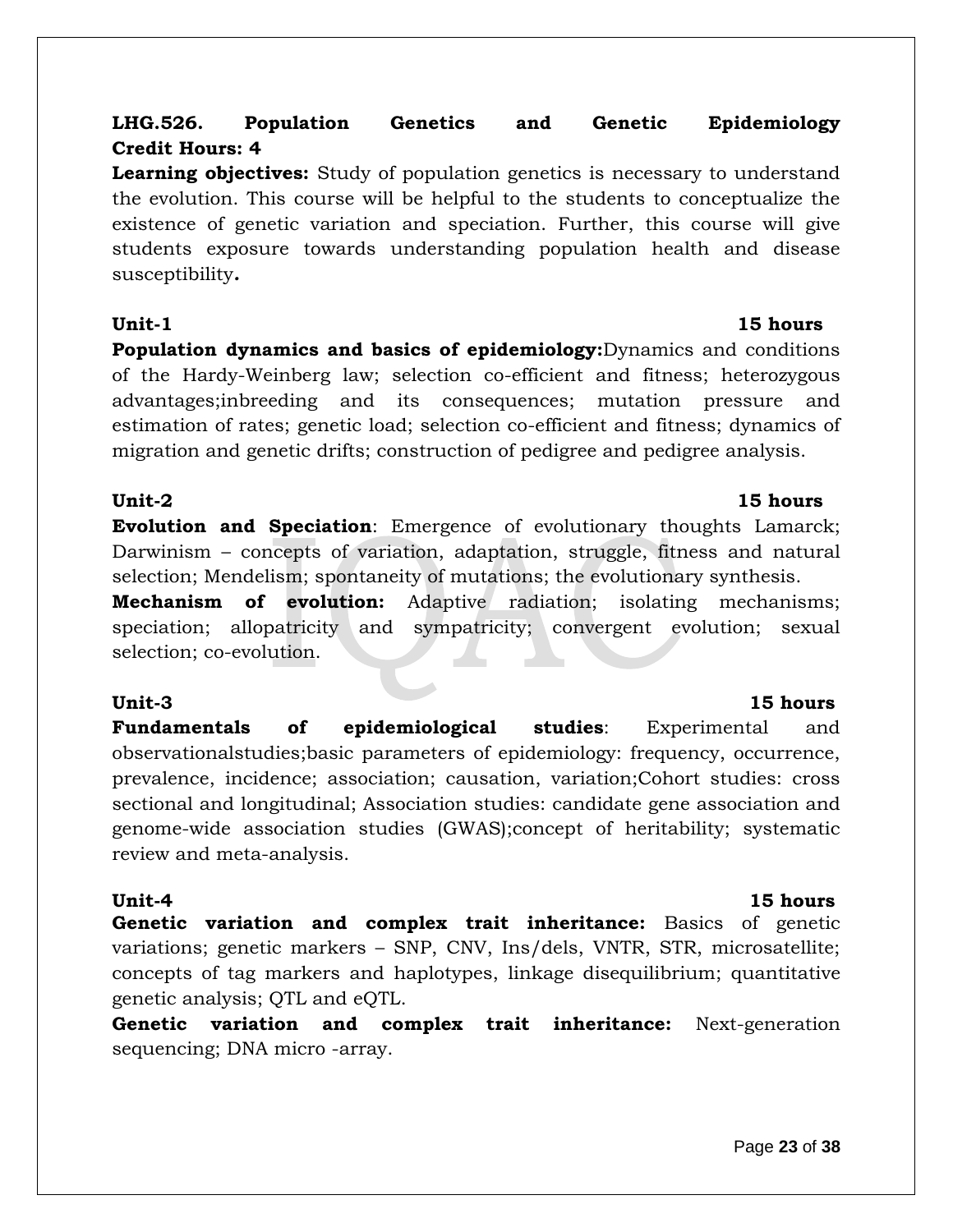### **Suggested readings**

1. Bhasker, H.V. and Kumar S (2008). *Genetics*. Campus Books International, New Delhi, India.

- 2. Cavalli-Sforza, L.L. and Bodmer, W.F. (2013). *The Genetics of Human Populations.* Dover Publications.
- 3. Hamilton M.B. (2009). *Population Genetics*. Wiley-Blackwell, UK.
- 4. Hedrick P.W.(2011). *Genetics of Populations*. Jones and Bartlett Publishers, Massachusetts.
- 5. Jobling, M., Hollox, E., Hurles, M., Kivisild, T. and Tyler-Smith, C. (2013). *Human Evolutionary Genetics*. Garland Science.
- 6. Knight, J.C. (2009). *Human Genetic Diversity –Functional consequences for Health and Disease*. Oxford University Press, USA.
- 7. Krebs, J.E, Goldstein, E.S. and Kilpatrick, S.T. (2013) *Lewin's Essential Genes*. Jones and Bartlett learning, USA.
- 8. Nielsen, R. and Slatkin, M. (2013). An Introduction to Population Genetics: Theory and Applications. Sinauer Associates, Inc.
- 9. Relethford, J.H. (2012). *Human Population Genetics.* John Wiley & Sons.
- 10. Snusted, D.P., Simmons, M. J. (2010). *Principles of Genetics*. John Wiley & Sons, New York.
- 11. Palmer LJ, Burton PR & Smith GD (2011). *An introduction to genetic epidemiology* (Policy Press, University of Bristol)
- 12. Dawn TM (2011). *Genetic Epidemiology* (Springer)
- 13. Austin M (2013). *Genetic Epidemiology: Methods and Applications*, 1st Edition (CABI Publishing)

# **LMM.526. Molecular and Cellular Oncology**

# **Credit Hours: 4**

**Learning objectives:** Cancer Biology course is designed as an elective course to equip the students of different streams of Life Sciences with a conceptual understanding and advanced comprehension to cope up with the everexpanding role of molecular biology in basic cancer research as well as clinical oncology.

**Unit-1** 15 hours

**Fundamentals and Genetics of Cancer:** History, hallmarks of cancer research, cancer classification, Mutagens, carcinogens and gene mutations and genetic arrangements in progenitor cells. Chromosomal aberrations, tumor viruses and discovery of oncogenes, Mechanism of activation of oncogenes.Transcription factors as tumor suppressors and oncogenes, Familial cancer syndromes, telomere regulation in cancer, micro RNA profiling in cancer, cancer stem cells.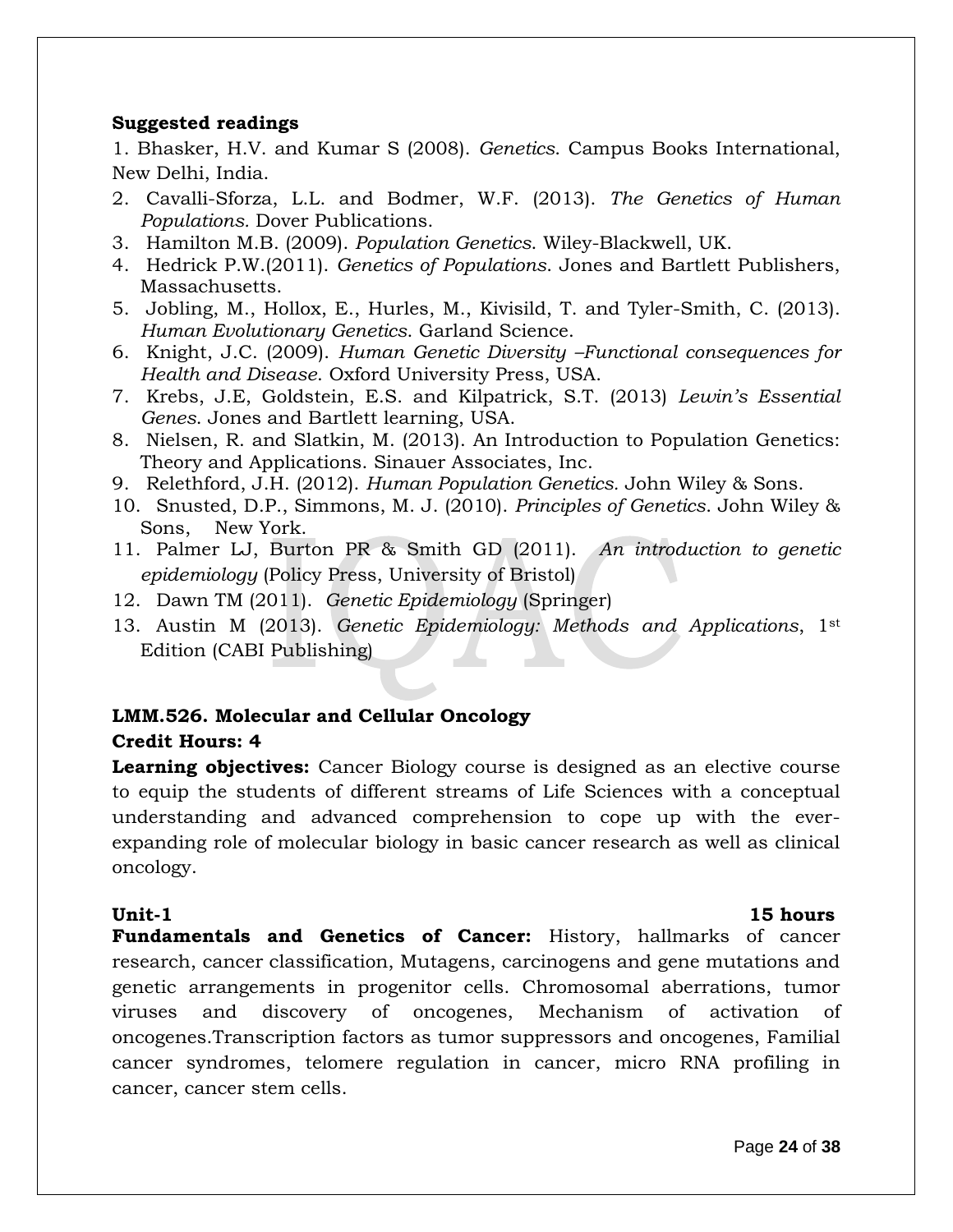**Signal transduction in cancer progression:** Role ofgrowth factors and receptors in carcinogenesis, Interaction of cancer cells with variety of immune cells. Deregulation of Cell cycle in cancer. Role of p53 and pRb in cell cycle, Apoptosis and tumor suppressor p53, mitochondrial signaling, RAS signaling in cancer, cancer metabolism, hypoxia and metastasis, angiogenesis, tumor microenvironment. DNA damage and repair mechanisms, DNA repair defects and their relation to cancer.

**Cancer Detection:** General and organ specific symptoms associated with cancer, techniques for cancer detection, biomarkers for cancer detection of various stages of cancer, population genetics based screening methods, *In-vitro* assays to detect angiogenesis, metastasis, cell proliferation, mice models to study cancer (transgenic, knock-out, knock-in, xenografts and patient derived xenografts), genomic and proteomic approaches to develop better cancer markers.

### **Unit-4 15 hours**

**Cancer Therapies and Recent Advances in Cancer Research :**TraditionalChemotherapies, radiotherapy, Onco-surgery, Bone marrow transplantation, stem cell therapies, Immunotherapy, combinational therapies, natural products as therapeutics, cancer vaccines, gene therapies and delivery vehicles, targeted anticancer therapies, monoclonal antibody & adjuvant therapies. System biology approaches, Application of new technologies in prevention, assessing risk, diagnostics and treatment.

### **Suggested readings:**

- 1. Airley, R. (2010). *Cancer Chemotherapy: basics to clinic.* Willey-Blackwell publishing, New Jersey.
- 2. DeVita, V. T., Hellman, S., Rosenberg, S. A. (2011). *Cancer: principles and practice of oncology.* Lippincot Williams and Wilkins publishers, Philadelphia.
- 3. Enders, G. H. (2010). Cell *cycle deregulation in cancer.* Humana Press, Springer science, New York.
- 4. Grutzmann, R., Pilarsky, C. (2010). *Cancer gene profiling: methods and protocols*. Humana Press, Springer science, New York.
- 5. Gusev, Y. (2010). *Micro RNA profiling in cancer.* Pan Standford publishing pvt.Ltd, Singapore.

### **Unit-2 15 hours**

# **Unit-3 15 hours**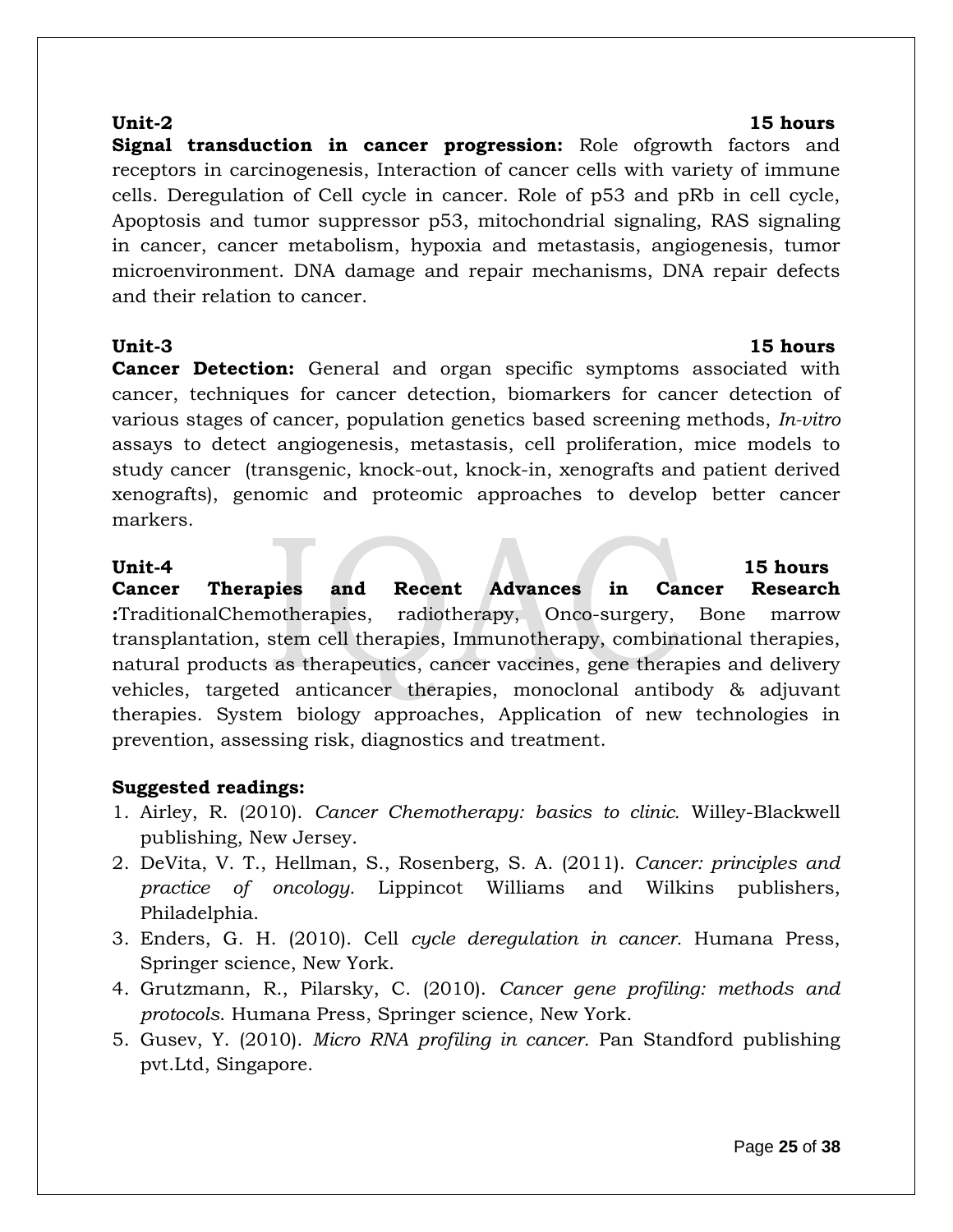- *Chemical and Biological Weapons,* Strategic Book Publishing, USA.
- 11. Washington, C. M. and Leaver D. T. (2009). *Principles and Practice of Radiation Therapy*, Elsevier Health Sciences, USA.

6. Hiem, S., Mitelman, F. (2009). *Cancer cytogenetics*. IIIrd edition. Willey-

7. Jocelyn, E. K., Elliot, S. G., Stephen, T. K. (2009). *Lewin's Gene X.* Jones

8. Wang, E. (2010). *Cancer systems biology*. CRC press, Taylor & Francis

9. Weinberg, Robert A. (2007). *The Biology of Cancer*. New York: Garland

10. Prasad, K. N. (2009). Bio-Shield, *Antioxidants against Radiological,* 

### **Interdisciplinary Elective Course**

Blackwell publishing, New Jersey.

### **LHG.527. Prenatal Diagnosis and Genetic Counseling Credit Hours: 2**

**Learning objectives:** The course gives and overview about th e various techniques of prenatal diagnosis and the strategies to counsel the patients and their families.

### **Unit-1 8 hours**

&Barlett.

Science

group, New York.

**Prenatal screening & diagnosis:** Indications for prenatal diagnosis; preliminaries to prenatal diagnosis; procedures for obtaining fetal tissue; ultrasonography; laboratory studies; psychosocial issues.

**Techniques used in prenatal diagnosis:** Amniocentesis,Chorionic villus sampling, fetoscopy, cordocentesis, maternal serum screening.

**Genetic Counseling:** History taking; examination; genetic counseling in clinical genetics; determining recurrence risks; population screening for genetic diseases; reproductive decision making.

### **Unit-4 7 hours**

**Indications for prenatal diagnosis:** Advanced maternal age, previous child with a chromosome abnormality, family history of a chromosomal abnormality, family history of a single gene disorder, family history of neural tube defect

### Page **26** of **38**

### **Unit-3 8 hours**

### **Unit-2 7 hours**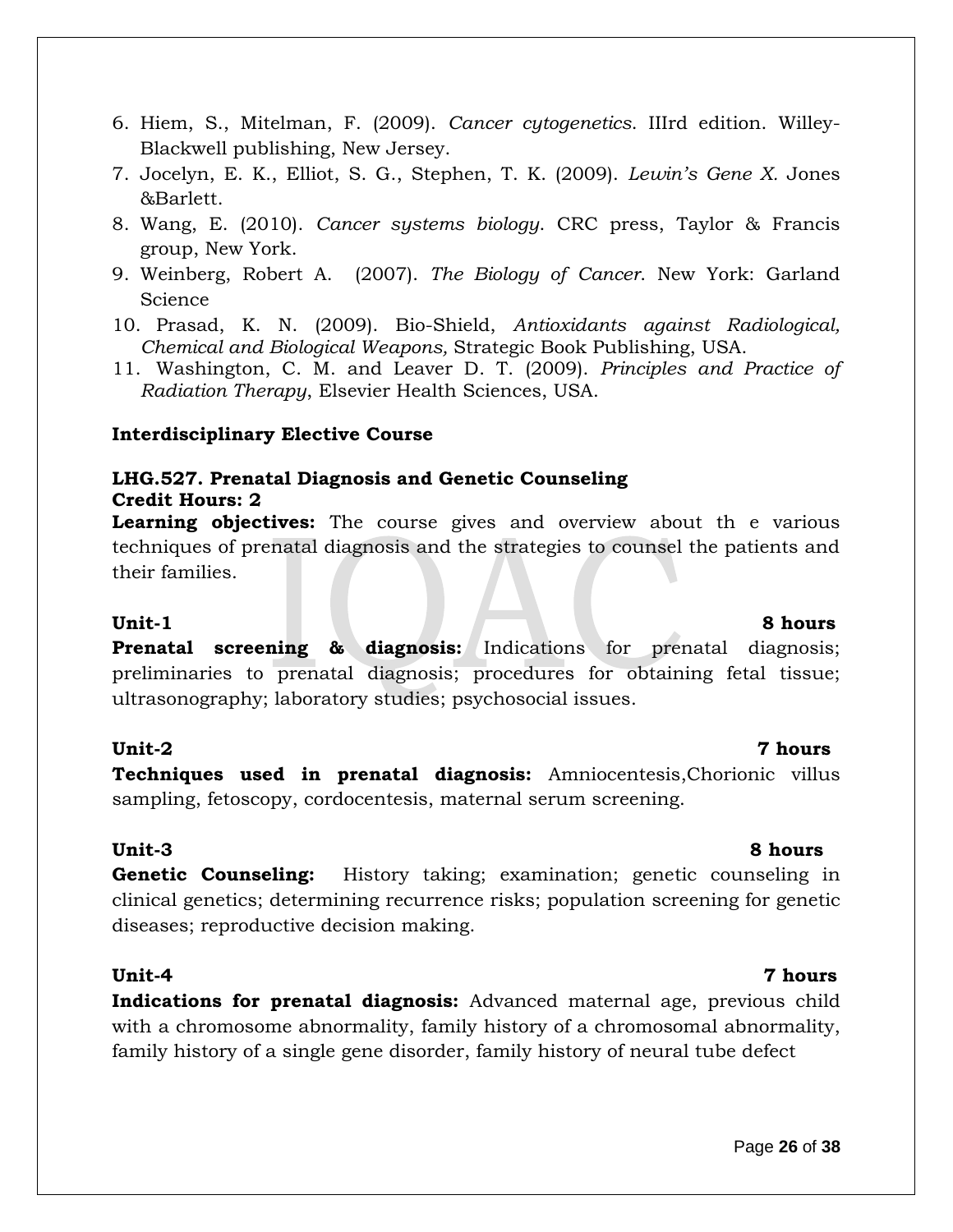### **Suggested readings:**

- 1. Peter Snustad and Michael J Simmons(2009). Principles of Human Genetics. Fifth Edition. John Wiley & Sons, Inc.
- 2. Strachan T and Read A 2010 Human Molecular Genetics, Fourth Edition. Taylor and Francis
- 3. Ricki Lewis (2009) Human Genetics-Concepts and Application. Ninth Edition. McGraw-Hill College Publishers

# **LHG.528. Introduction to Population Genetics Credit Hours: 2**

**Learning objectives:** The course gives an overview about the basic principles of population genetics and different evolutionary forces acting on a population.

### **Unit-1** 15 hours

**Hardy-Weinberg Equilibrium:** Historical emergence;application and subdivisions of human population genetics;dynamics and conditions of the Hardy-Weinberg law and its application for autosomal locus with two alleles and multiple alleles; testing of Hardy-Weinberg proportion, selection co-efficient and fitness, heterozygous advantages, inbreeding and its consequences.

### **Unit-2 15 hours**

**Kinetics of changes of gene frequencies:** Non-recurrent and recurrent mutation; mutation pressure and estimation of rates; genetic load;heterozygous advantages; equilibrium between mutation and selection; dynamics of migration and genetic drifts.

### **Suggested readings**

- 1. Bhasker, H.V. and Kumar S (2008). *Genetics*. Campus Books International, New Delhi, India.
- *2.* Cavalli-Sforza, L.L. and Bodmer, W.F. (2013). *The Genetics of Human Populations.* Dover Publications.
- 3. Hamilton M.B. (2009). *Population Genetics*. Wiley-Blackwell, UK.
- 4. Hedrick P.W.(2011). *Genetics of Populations*. Jones and Bartlett Publishers, Massachusetts.
- 5. Jobling, M., Hollox, E., Hurles, M., Kivisild, T. and Tyler-Smith, C. (2013). *Human Evolutionary Genetics*. Garland Science.
- 6. Knight, J.C. (2009). *Human Genetic Diversity –Functional consequences for Health and Disease*. Oxford University Press, USA.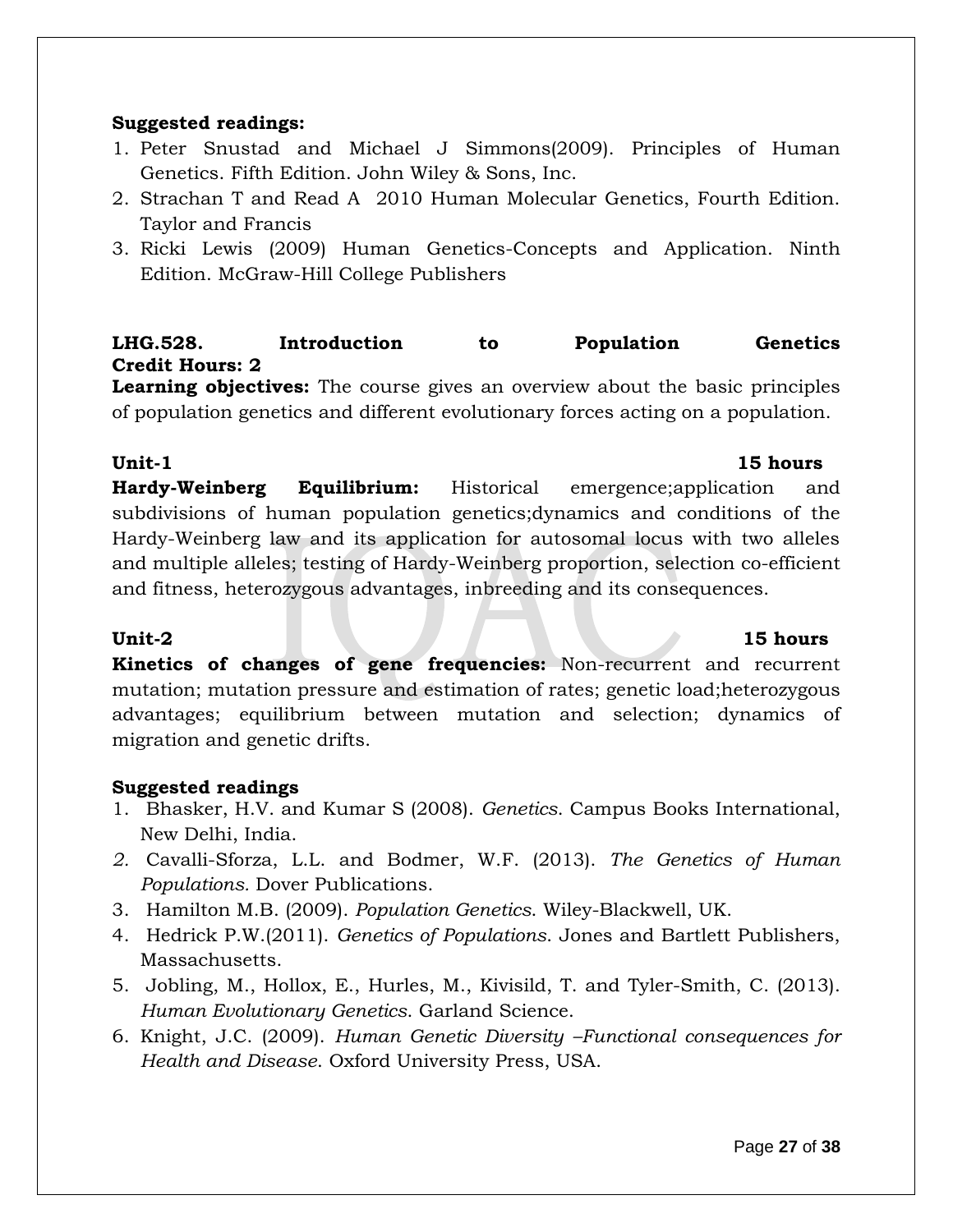- 7. Krebs, J.E, Goldstein, E.S. and Kilpatrick, S.T. (2013) *Lewin's Essential Genes*. Jones and Bartlett learning, USA.
- 8. Nielsen, R. and Slatkin, M. (2013). An Introduction to Population Genetics: Theory and Applications. Sinauer Associates, Inc.
- 9. Relethford, J.H. (2012). *Human Population Genetics.* John Wiley & Sons.
- 10. Snusted, D.P., Simmons, M. J. (2010). *Principles of Genetics*. John Wiley & Sons, New York.

# **LHG.542 Seminar-I Credit Hour: 1**

**Learning objectives:** To read the recent scientific articles and prepare presentation on some recent topic of 'Human Genetics' that will be helpful to overcome the presentation related fears and blunders.

Evaluation criteria: The detailed assessment criteria are as per university policy. The students will be assessed based on presentation and report submitted on the topic assigned by seminar coordinator.

# **MOOC course**

# **Credit Hours: 4**

MOOC course of 4 credits may be chosen by a student from the list provided by Swayam to the Head of the concerned Department. The student is required to submit the pass certificate of MOOC course before the declaration of result. The link for selection of MOOC course is:

http://ugcmoocs.inflibnet.ac.in/course.php

# **LHG.551: Biosafety, Bioethics and Intellectual Property Rights Credit Hours: 4**

**Learning objectives:** The course has been designed to sensitize students about the importance of Personnel Protective Equipment (PPE), general biosafety rules and different biosafety levels. The course further aims to make students aware about the ethical issues involving biological material. The course further includes the different forms Intellectual Property, which a researcher could utilize to protect its intellectual output.

### **Unit-1 15 hours**

**Biosafety:** Good laboratory practices; gene pollution; biological invasion; risk and safety assessment from genetically engineered organisms; special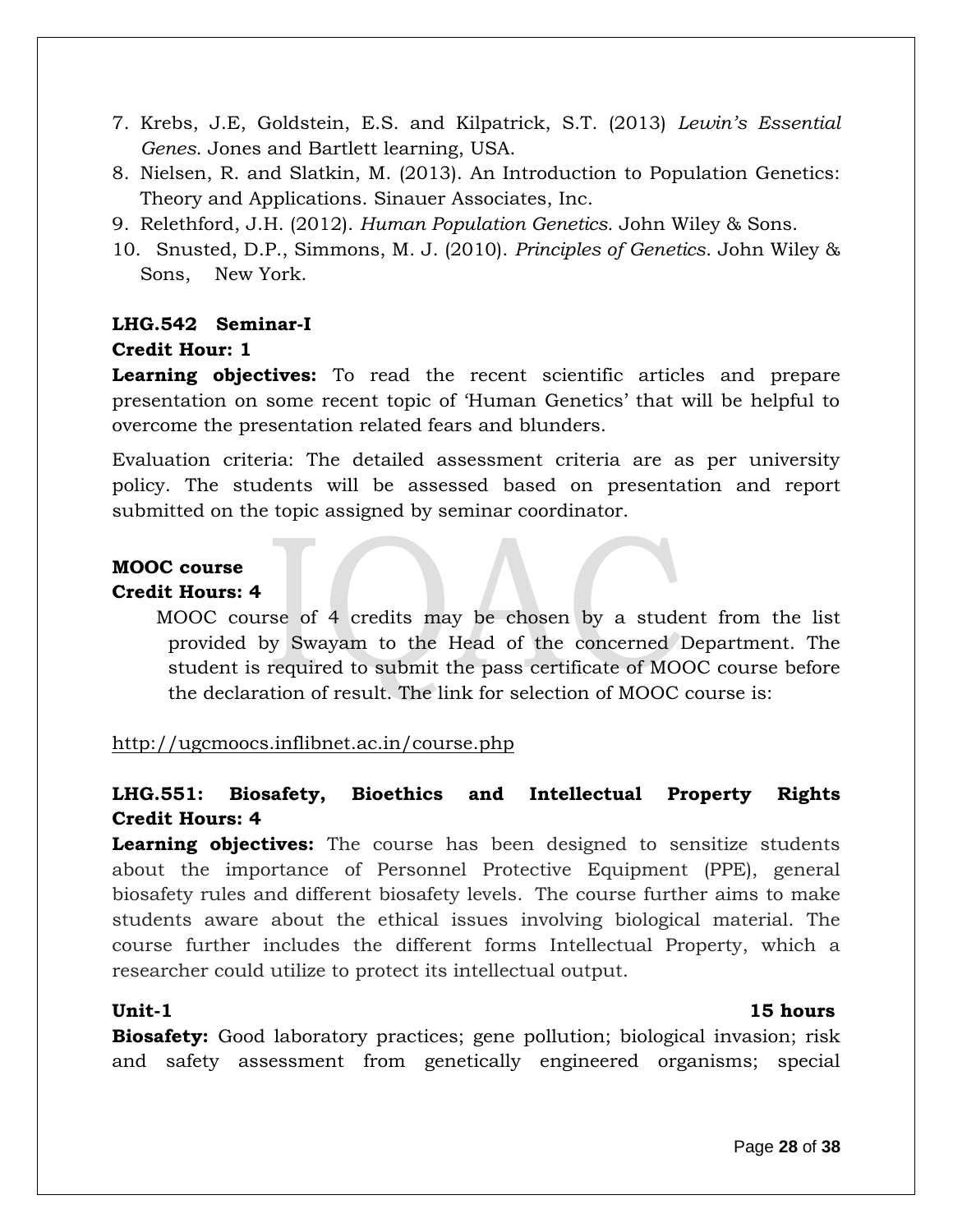procedures for r-DNA based products; biological containment (BC) and physical containment (PC); CDC biosafety levels;biohazard management.

**Bioethics:** Ethical considerations during research;Animal testing; xenotransplantation; embryonic and adult stem cell research;assisted reproductive technologies; cloning; ethical issues of the human genome project; the element of informed consent; ethical issues in MTP and euthanasia.

## **Unit-3 15 hours**

**Intellectual Property Rights (IPRs):**Various forms of IP *–* patents, industrial designs, trade secrets, geographical indications and plant breeder's right; copyright: fair use, plagiarism and open access publishing; criticism of intellectual property; protection of indigenous intellectual property.

**Patent system in India**: Patent filing in India and abroad: Determination of patentability of inventions, filing a patent application in India: timeline, procedure involved in the granting of a patent, various routes of filing patent application abroad, patent co-operation Treaty (PCT);Gene patent, Patenting of Living Organisms.

# **Suggested readings**

1. Clarke, A (2012). *Genetic Counseling: Practice and Principles*. Taylor & Francis

2.Fleming, D.O. and Hunt, D.L. (2006). *Biological Safety: Principles and Practices*. American Society for Microbiology, USA.

3.Mahop, M.T. (2010). *Intellectual Property, Community Rights and Human Rights: The Biological and Genetic Resources of Developing Countries.*Routledge.

5.Shannon, T.A. (2009). *An Introduction to Bioethics*. Paulist Press, USA.

6.Thompson J and Schaefer, B.*D (2013).Medical Genetics: An Integrated Approach*. McGraw Hill.

7.Vaughn, L. (2009). *Bioethics: Principles, Issues, and Cases*. Oxford University Press, UK.

8.WHO. (2005). *Laboratory BiosafetyManual*. World Health Organization.

# **LHG. 552. Genetic Diseases and Therapies**

# **Credit Hours: 4**

**Learning objectives:** The students will become familiar with the various types of genetic disorders and the therapies which although are in the research stage

### **Unit-2 15 hours**

# **Unit-4 15 hours**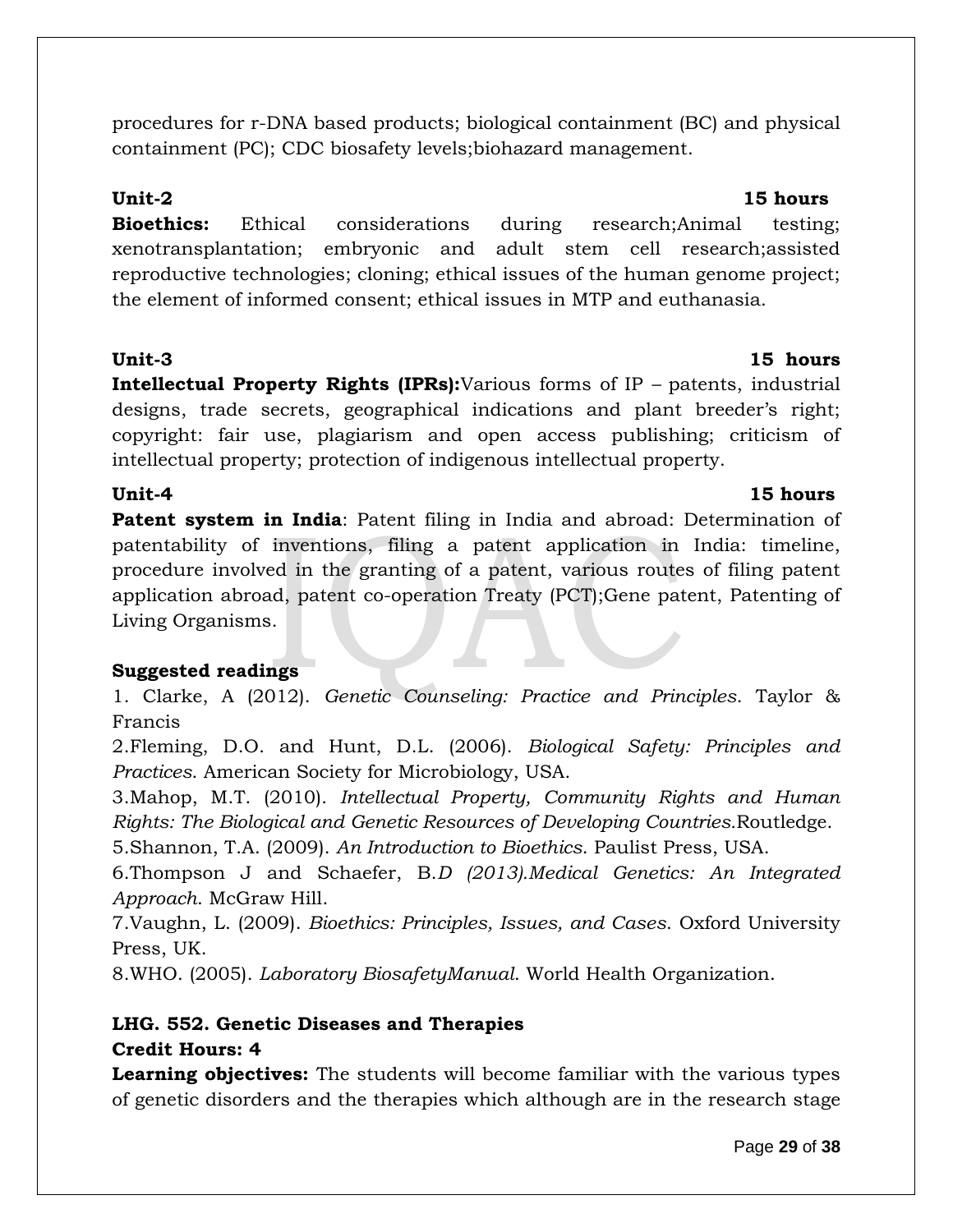but may emerge as a future treatment strategies.The course will help students in understanding novel methods for the treatment of genetic disorders, including metabolic manipulation, enzyme manipulation, enzyme replacement, enzyme transplantation, and gene transfer techniques in these patients.The students will get an exposure to methods acvailablefor the prenatal diagnosis of genetic disorders using improved cytogenetic, biochemical, and nucleic acid techniques and amniotic fluid cells or chorionic villi samples.

**Unit-1 15 hours**

**Monogenic Disorders:**Cystic fibrosis**;**Huntington's disease; DuchenneMuscular dystrophy; X-linked rickets.

**Multifactorial Diseases:** Diabetes type 2;Cancers; Hypertension; Obesity; Neurodegenerative diseases.

## **Unit-2 15 hours**

**Genomic Imprinting and Human Diseases:**Uniparental disomy& genomic imprinting:Prader-Willi & Angelman syndrome; Beckwith-Wiedeman syndrome& Silver Russell Syndrome; Imprinting and brain and behaviour; imprinting and Cancer.

Neurofibromatosis I; X/Y linked human syndromes due to numerical chromosomal anomalies.

**Genetic Screening:** Risk calculations, Population screening for genetic disease-adult, Clinical utilization of presymptomatic and predispositional testing, Presymptomatic testing for genetic diseases and malignancy, carrier detection; prenatal and postnatal screening; Assisted reproductive techniques and Pre-implantation diagnosis and Genetic Counseling.

**Therapies for genetic disorders and multifactorial diseases:** Stem cell therapies**:** stem cell types, cord blood cells, bone marrow transplantation; current stem cell therapies; gene therapies: methods;diseases suitable for gene therapies: hemoglobinopathies, cystic fibrosis, muscular dystrophies, cancer; challenges in gene therapy;regulatory requirements.

# **Suggested readings**

1. Brown, S.M., (2009). *Essentials of Medical Genomics*. Wiley-Blackwell.

2. Jocelyn, E. K., Elliot, S. G., Stephen, T. K. (2009), *Lewin's Gene X*. Jones &Barlett.

# **Unit-3 15 hours**

# **Unit-4 15 hours**

### Page **30** of **38**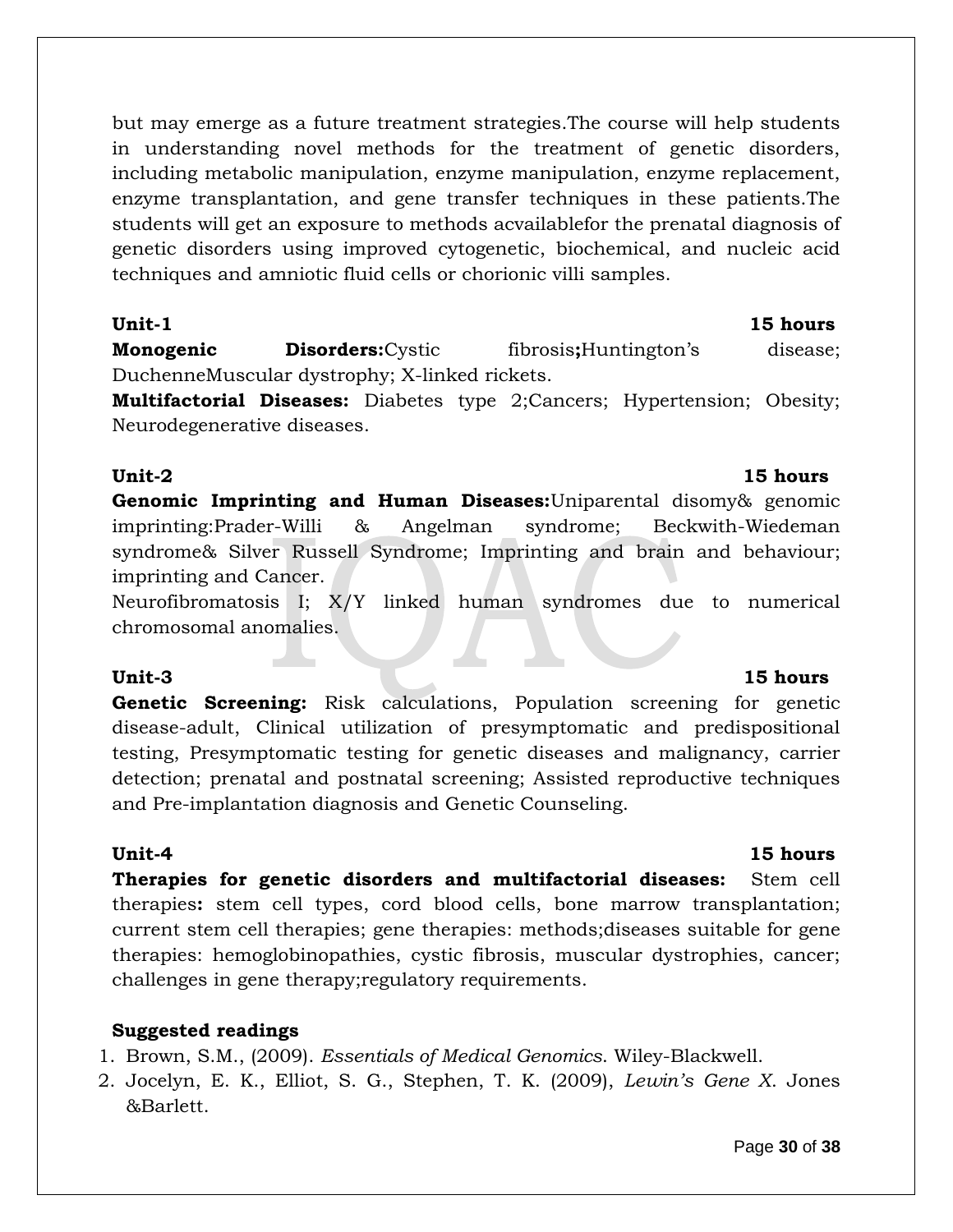- 3. Krebs, J.E., Goldstein, E.S. and Kilpatrick, S.T. (2014). *Lewin's Genes XI*. Jones and Bartlet India Pvt. Ltd.
- 4. Lodish, H., Berk, A., Chris, A. K., Krieger, M. (2008), *Molecular Cell Biology*. W.H. Freeman, USA.
- 5. [MilunskyA](http://as.wiley.com/WileyCDA/Section/id-302477.html?query=Aubrey+Milunsky)[,Milunsky](http://as.wiley.com/WileyCDA/Section/id-302477.html?query=Jeff+Milunsky) J (2009). *Genetic Disorders and the Fetus: Diagnosis, Prevention and Treatment*, 6th Edition. Wiley-Blackwell publishers.

# **LHG.553. Pharmacogenomics and Nutrigenomics Credit Hours: 4**

**Learning objectives:** Pharmacogenetics is the study of inherited variation in drug response. The goal of Pharmacogenetics is to develop novel ways of maximizing drug efficacy and minimizing toxicity for individual patients. Personalized medicine has the potential to allow for a patient's genetic information to predict optimal dosage for a drug with a narrow therapeutic index, to select the most appropriate pharmacological agent for a given patient and to develop cost-effective treatments. The objective of this course is to discuss the benefits of incorporating pharmacogenetics into clinical practice.

Nutrigenomics is the study of the effects of food and food constituents on gene expression, and how genetic variations affect the nutritional environment. The students will understand the interaction between nutrients and other dietary bioactives with the genome at the molecular level, and how specific nutrients or dietary regimes may affect human health.

# **Unit-1** 15 hours

**Pharmacogenomics**: Pharmacokinetics and pharmacodynamics; drugmetabolizing enzymes: cytochrome P450s, VKORC1 and TPMT; personalized treatment: example of warfarin, anti-epileptic and anti-cancer drugs like methotrexate and tamoxifen,trastuzumap;heredity disorders with altered drug response:porphrriavariegata, hemoglobinopathies,grigler-najjar syndrome; concept of pharmacogenomics; progress in understanding the genomic basis for adverse drug reactions; ethnic diversity in pharmacogenomics studies and challenges posed by ethnicity.

### **Unit-2 15 hours**

**Nutritional Biochemistry**: Essential and non-essential nutrients; micro and macro nutrients; measurement of calorie values of foods; recommended dietary allowances; basal metabolic rate (BMR); malnutrition; malabsorption and interventional strategies.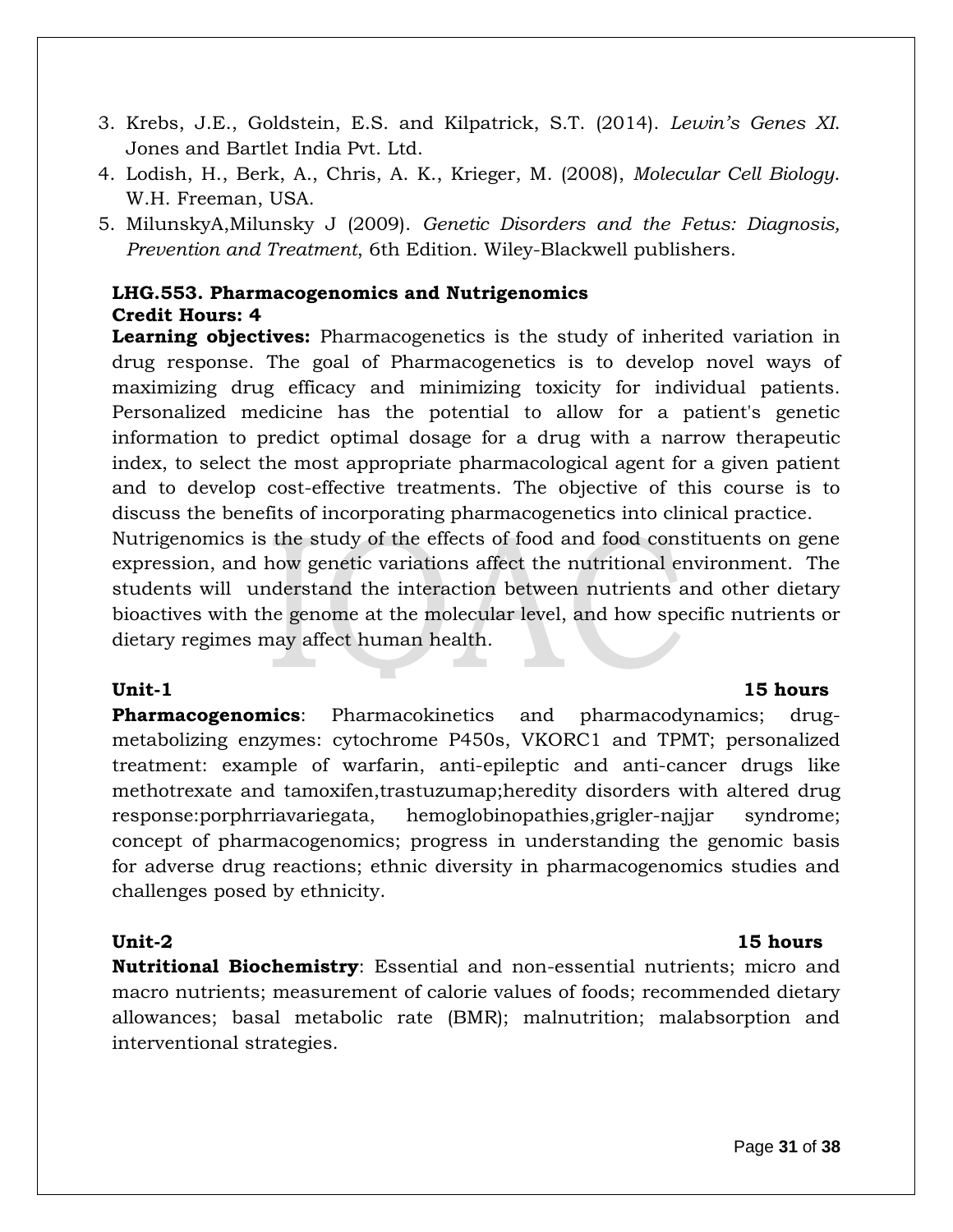### **Unit-3 15 hours**

**Nutrigenomics vsNutrigenetics:** Diet and gene expression; nutrients as regulators of activity and transcription factors;nutritionalstatusin early life and metabolic programming; gene polymorphisms and differential responses to micronutrients: examples related to obesity, vitamin D deficiency and folic acid deficiency.

# **Unit-4 15 hours**

**Biomarkers and recent advances in Nutrigenomics**: Risk/benefit biomarker; genetic and nutritional control of lipid metabolism, metabolomics; effect of diet on epigenetic processes.

## **Suggested readings:**

1. Altman RB, Flockhart D and Goldstein DB (2012). Principles of Pharmacogenetics and Pharmacogenomics.Cambridge University Press.

2. Ferguson, L,R.(2013) *Nutrigenomics and Nutrigenetics in Functional Foods and Personalized* 

*Nutrition*. CRC Press.

3. Tollefsbol T (2011). *The New Molecular and Medical Genetics*. Elsevier Inc

4. Simopoulos A.P. and Ordovas J.M. (2004). Nutrigenetics and Nutrigenomics Karger

Publishers

5. Rimbach, G and Fuchs, J (2005) *Nutrigenomics (Oxidative Stress and Disease*). CRC press

### **LHG.599:Project Credit Hours: 6**

**Project objectives:** The objective of this course would be to ensure that the student learns the nuances of the scientific aptitude, presentation and writing. Herein the student shall have to write his/her synopsis including an extensive review of literature with simultaneous identification of scientifically sound (and achievable) objectives backed by a comprehensive and detailed methodology. Synopsis will be evaluated as per the University policy.

# **LHG.571: Recombinant DNA technologyand therapeutics Credit Hours: 4**

**Learning objective:** This course will introduce modern techniques for genetic engineering and students will learn cutting edge molecular engineering. The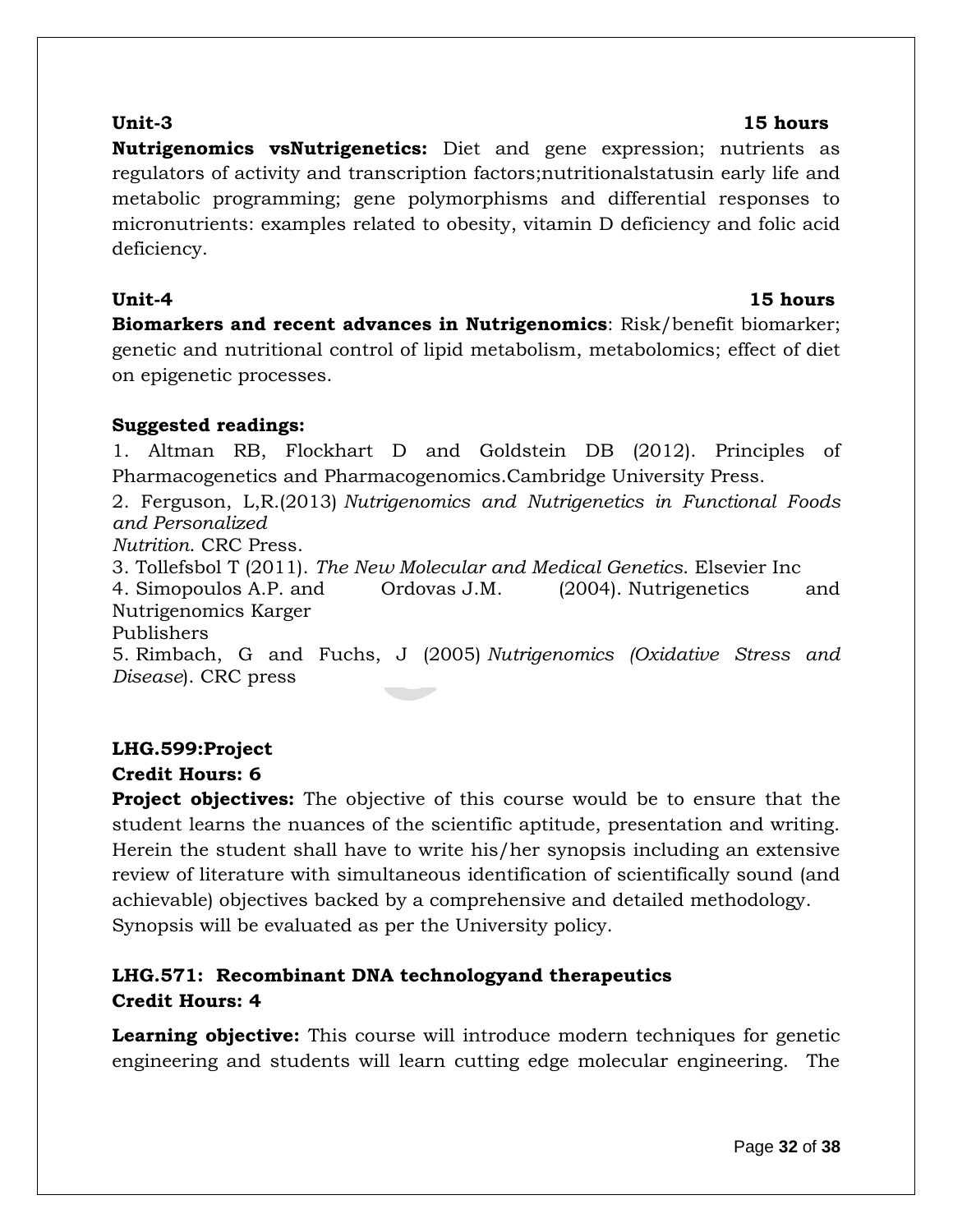Course will dealwith the basics of genetic engineering, the methodology of gene manipulation, and the implications of genetic engineering.

**Basics of Genetic Engineering:**Isolation and purification of nucleic acids; gene manipulation;restriction and DNA modifying enzymes; restriction modification systems;cloning vectors: plasmids, phages, lambda vectors, cosmids, PAC, BAC, YAC; selection and screening of clones.

### **Unit-2 15 hours**

**Construction of DNA libraries:** Genomic and cDNA libraries; screening of genomic and expression libraries.

**Analysis of gene expression:** Northern blotting; RT-PCR; digital PCR; EST analysis; promoter analysis; TSS mapping; cDNA and oligos array; serial analysis of gene expression (SAGE).

### **Unit-3 15 hours**

**Expression Vectors:** Animal virus derived vectors-Sv-40, caccinal/bacculo& retroviral vectors. Expression vectors;pMal, GST, PET – based vectors. Protein purification; His-tag, GST-tag, MBP-tag.Restriction proteases, intein-based vectors. Inclusion bodies methodologies to reduce formation of inclusion bodies, *baculovirus* and pichia vectors system.Site Directed Mutagenesis.

**Techniques and Applications of recombinant DNA technology:** Sites specific mutagenesis; Gene Editing through RNA based therapeutics, CRISPR/CAS system, Genetically modified microbes (Recombinant bacteria) for the production of commercial scale production of proteins, pharmaceuticals; transgenic animals.

### **Suggested readings**

- 1. R.W. Old & S.B. Primrose (2007) *Principles of Gene Manipulation* 7th Edition Blackwell science.
- 2. Bernard R. Glick & Jack J. Pasternak. (2010) *Molecular Biotechnology* 4th Edition ASM Press Washington.
- 3. James Watson, Micheal Gilman Jan Witkowsk (2007) *Recombinant DNA* 3rdedition . CSHL, New York.
- 4. CokinRateldge and Bjorn Christiansen, (2006) *Basic Biotechnology* 3rdEdition Cambridge University press.

### **Unit-1** 15 hours

# **Unit-4 15 hours**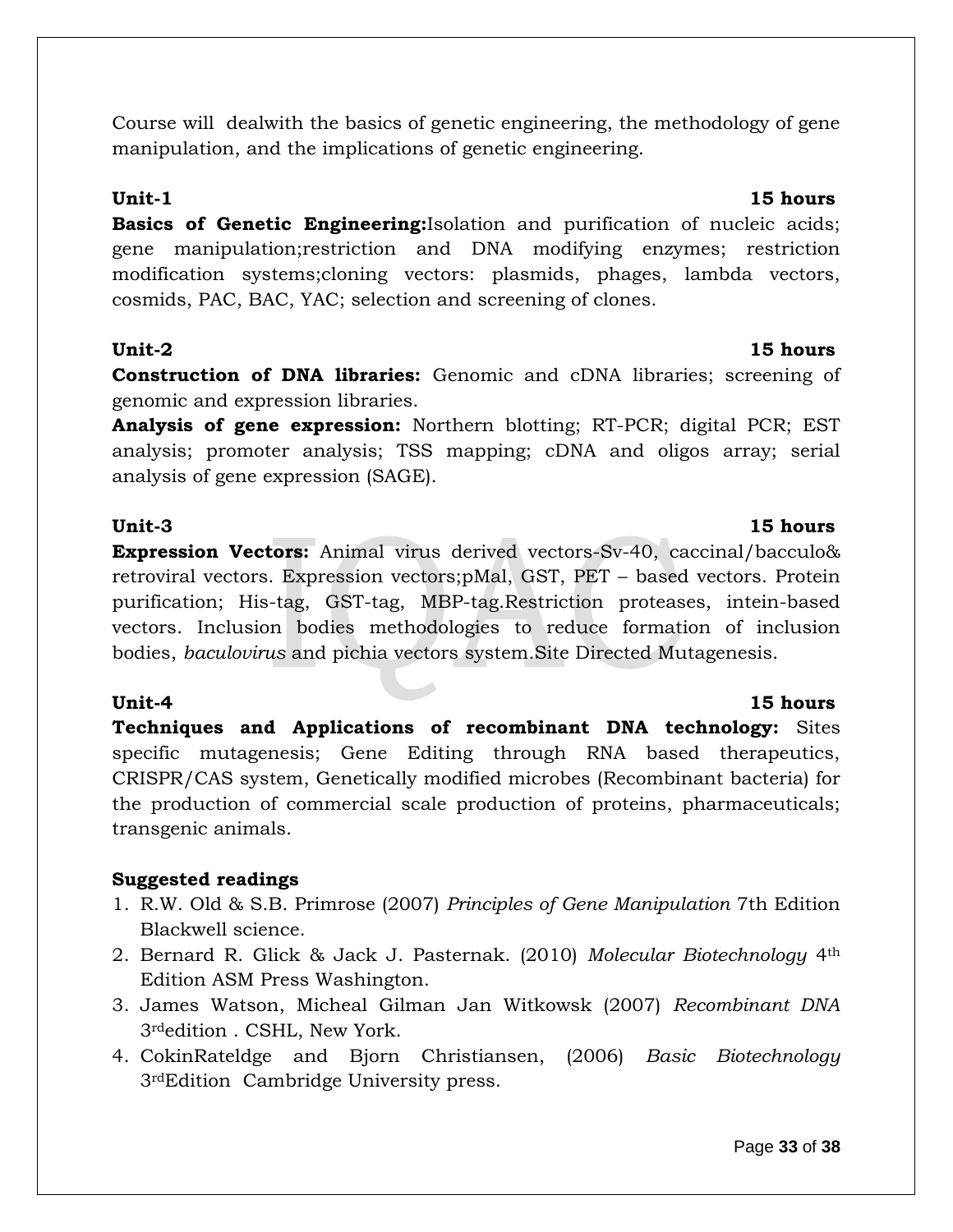- 5. John E. Smith. (2009) *Biotechnology* 5th Edition by Cambridge University press.
- 6. *Molecular Biology* of Gene 6th Edition by Watson CSHL Press New York.
- 7. Sambrook& Russell *Molecular cloning* , CSHL Press, New York.
- 8. David &Freifelder John &Barlett (2008) *Molecular biology* 2ndEdition ,Narosa publishing , New Delhi.

# **Related Weblinks**

- 1. <http://www.genengnews.com/ontheweb.asp>
- 2. <http://www.ige-india.com/>
- 3. <http://www.icgeb.org/~bsafesrv/>
- 4. <http://www.livescience.com/32648-whats-genetic-engineering.html>

# **LHG.572: Advanced Practical Course in Human Genetics Credit Hours: 3**

**Learning objectives:** This practical course will enable the students to learn advanced cytogenetic and molecular genetic techniques.

# **Unit-1**

# **Credit Hours: 15**

**Molecular genetic techniques:** PCR and RFLP; cDNA library preparation; qPCR; analysis of qPCR data (delta CT and delta delta CT method); PBMC culture; chromosome banding: G-banding; Identification of chromosomes based on G-banding; karyotyping; fluorescence in situ hybridization (FISH). **Unit-2** 

# **Credit Hours: 15**

**Bioinformatics:**PCR and RT-PCR primer designing; global and local sequence alignment, Sanger sequencing data analysis;data mining, comparative modeling; docking; protein-ligand; structure-based drug design; virtual screening, molecular phylogenetics.

\*Practical will be conducted depending upon the faculty/facility.

# **Suggested readings**

Laboratory specific modified protocols will be followed, however below mentioned reference books can be read to develop overall concepts.

1.Laboratory Protocols. Third Edition. 2005. CIMMYT Applied Molecular Genetics Laboratpry.

2. Koliantz, G & Szymanski, D.B. Genetics A Laboratory Manual. Second Edition. 2009. American Society of Agronomy, Crop Science Society of America.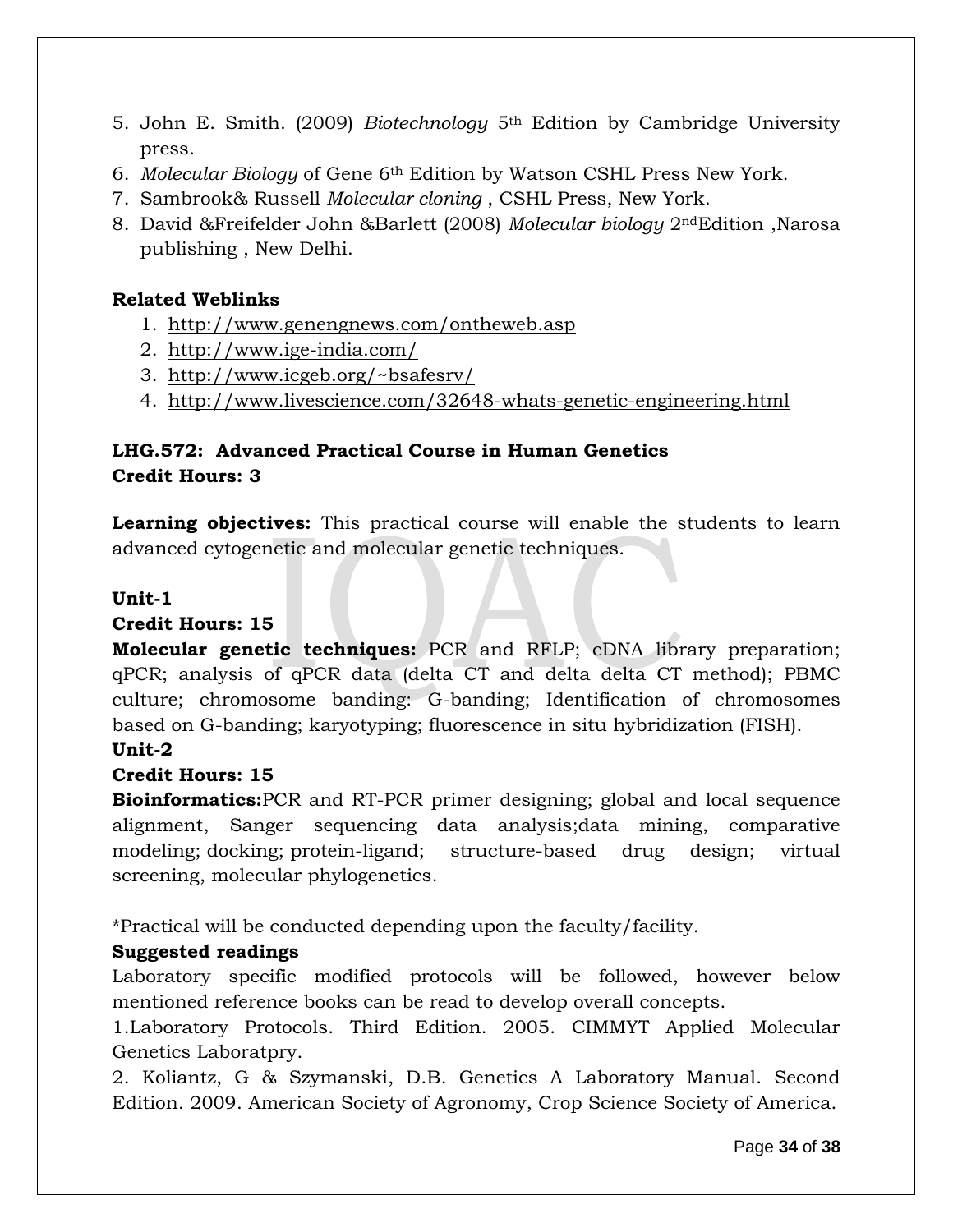3. Sambrook, J & Green, M.R. Molecular Cloning: A laboratory manual. Fourth Edition. 2013. Cold Spring Harbor Laboratory Press, U.S.

4. Pazos, F & Chagoyen, M. Practical protein bioinformatics.2015. Springer International Publishing, Switserland.

5. Agostino, M. Practical Bioinformatics. 2012. Garland Science. Taylor & Francis Group. New York and London.

## **Discipline Enrichment Courses**

# **LHG.573. Practice in life sciences Credit Hours: 2**

**Learning Objectives:** Preparatory classes will be taken to improve skill for reasoning based MCQsfor competitive examinations such as UGC CSIR-NET, GATE, ICMR and DBT-JRF examinations. Series of scheduled MCQ based test paper solving and test series will be conducted.

**Unit-1 15 hours Molecules and their interaction relavent to biology**: Structure of atoms, molecules and chemical bonds, composition, structure and function of biomolecules, stablizing interactions, principles of biophysical chemistry, bioenergetics, glycolysis, oxidative phosphorylation, coupled reaction, group transfer, biological energy transducers, principles of catalysis, enzymes and enzyme kinetics, enzyme regulation, mechanism of enzyme catalysis, isozymes, conformation of proteins (ramachandran plot, secondary structure, domains, motif and folds), conformation of nucleic acids stability of proteins and nucleic acids, metabolism of carbohydrates, lipids, amino acids nucleotides and vitamins.

**Cellular organization**: Membrane structure and function, structural organization and fu nction of intracellular organelles, organization of genes and chromosomes, cell division and cell cycle, dna replication, repair and recombination, rna synthesis and processing, protein synthesis and processing, control of gene expression at transcription and translation level, cell communication and cell signaling.

### **Unit-3 8 hours**

**Innate and ada ptive immune system:** cells and molecules involved in innate and adaptive immunity, antigens, antigenicity and immunogenicity. B and t cell epitopes, structure and function of antibody molecules, MHC molecules,

### **Unit-2 10 hours**

### Page **35** of **38**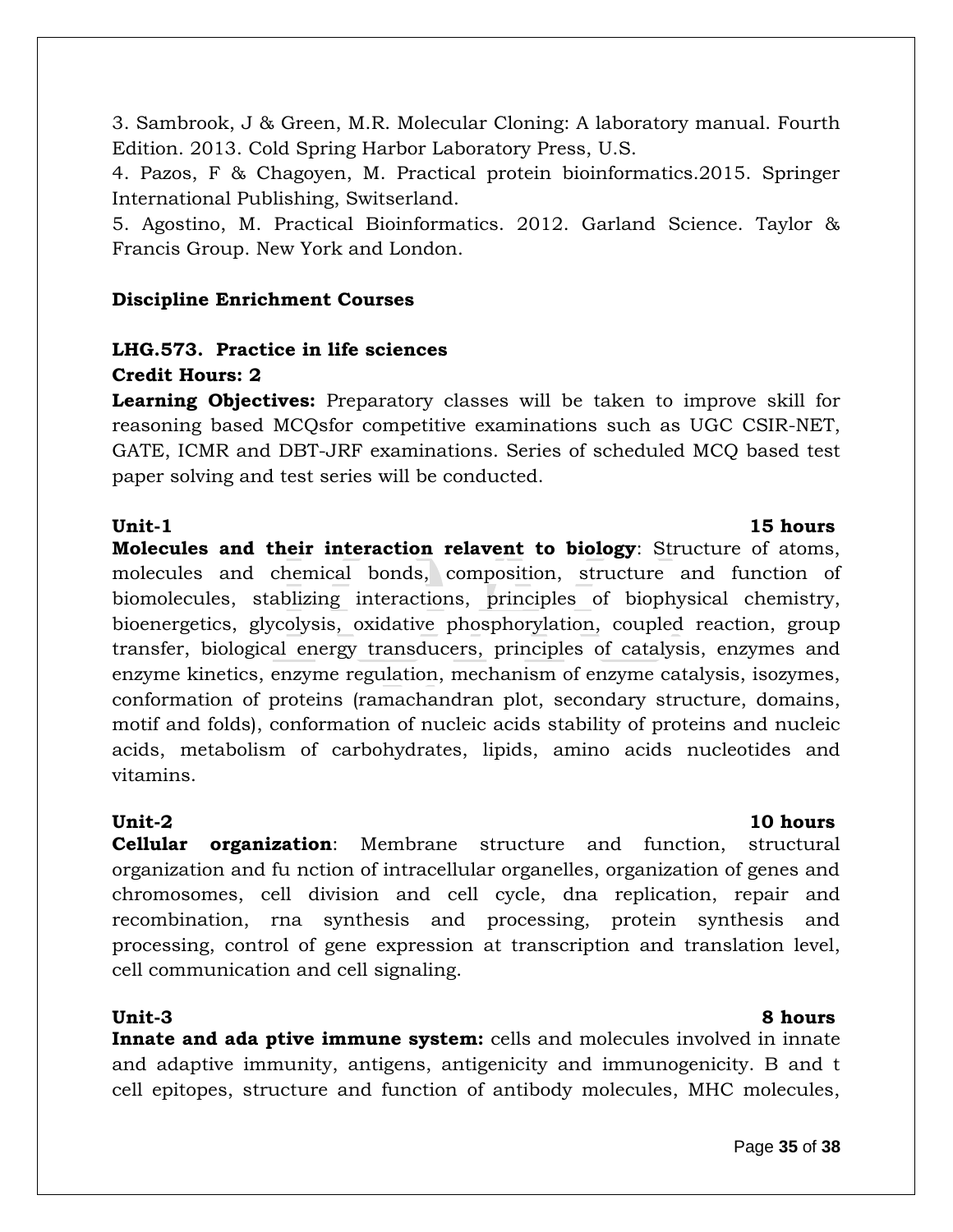antigen processing and presentation, activation and differentiation of B and T cellshumoral and cell - mediated immune responses, primary and secondary immune modulation, the complement system, toll - like receptors, cell mediated effector functions, inflammation, hypersensitivity and autoimmunity, immune response during bacterial (tuberculosis), parasitic (malaria) and viral (HIV) infections, congenital and acquired immunodeficiencies, vaccines.

### **Unit-4 5 hours**

**Developmental biology**: Basic concepts of development, gametogenesis, fertilization and early development, programmed cell death, aging and senescence

### **LHG.574. Practice in Life Sciences-II Credit Hours: 2**

**Learning Objectives:** Preparatory classes will be taken to improve skills for reasoning bases MCQ for examinations such as UGC CSIR-NET, GATE, ICMR and DBT-JRF examinations. Series of scheduled MCQ based test paper solving and test serious will be conducted.

**System physiology – animal:** Blood and circulation, cardiovascular system, respira tory system, nervous system, sense organs, excretory system, thermoregulation, stress and adaptation, digestive system, endocrinology and reproduction

### **Unit-2 5 hours**

**Inheritance biology**: Mendelian genetics, concept of gene, extensions of mendelian principles, gene mapping methods, extra chromosomal inheritance, microbial genetics, human genetics, quantitative genetics, mutation, structural and numerical alterations of chromosomes, recombination.

**Evolution and behaviour**: Emergence of evolutionary thoughts- lamarck; darwin, origin of cells and unicellular evolution, origin of basic biological molecules; abiotic synthesis of organic monomers and polymers; concept of oparin and haldane; experiement of miller (1953); the first cell; evol ution of prokaryotes; origin of eukaryotic cells; evolution of unicellular eukaryotes; anaerobic metaboli sm, photosynthesis and aerobic metabolism, paleontology and evolutionary history, molecular evolution, mechanisms of evolution, population genetics, brain, behavior and evolution.

### **Unit-1 8 hours**

## **Unit-3 8 hours**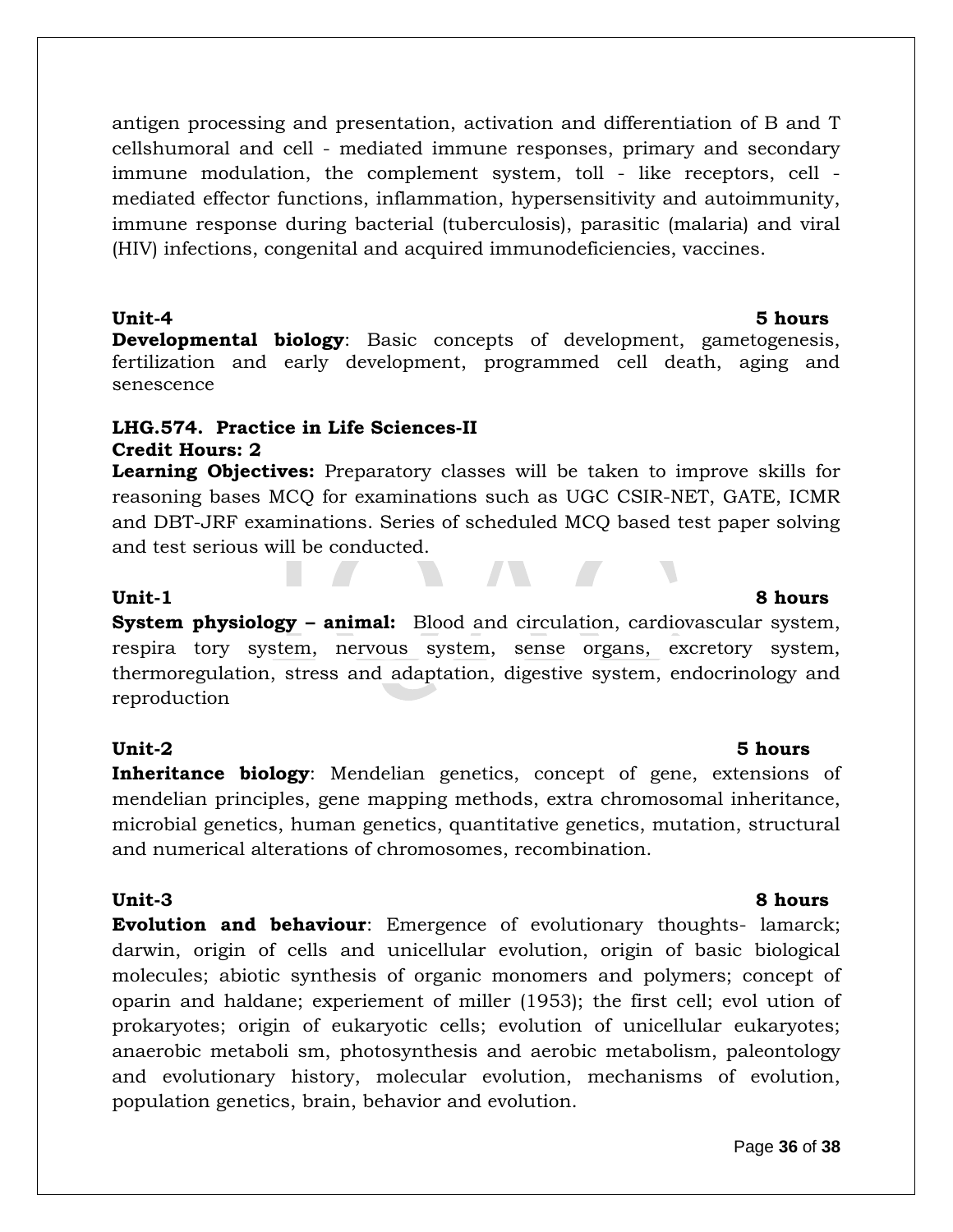### **Unit-4 9 hours**

**Applied biology:** Application of immunological principles, vaccines, diagnostics. Tissue and cell culture methods for plants and animals, transgenic animals, molecular approaches to diagnosis, genomics and its application to health, molecular biology and recombinant dna methods, histochemical and immunotechniques, biophysical method, statisitcal methods, radiolabeling techniques, microscopic techniques, electrophysiological methods, methods in field biology.

### **Skill Based Course**

# **LHG.544. Seminar-II**

### **Credit Hours: 1**

**Learning Objectives:** To read the recent scientific articles and prepare presentation on some recent topic of 'Human Genetics that will be helpful to overcome the presentation related fears and blunders. The preferable topics may be related to the Research project of the student.

**Evaluation criteria:** The detailed assessment criteria are as per University policy. The students will be assessed based on presentation and report submitted on the topics assigned by seminar coordinator.

# **LHG.599. Project**

### **Credit Hours: 6**

**Learning objective:** The objective of Research Project in SEM-IV would be to ensure that the student learns the nuances of the scientific research and/or literature review. Herein the student shall have to carry out experiments to achieve the objectives as mentioned in the synopsis. The data collected as a result of the experiments must be meticulously analyzed in light of established scientific knowledge to arrive at cogent conclusions.

The final result of the project will be on a five point scale and evaluated as **excellent, very good, good, average** and **unsatisfactory**.

Thesis will be evaluated as per the University policy.

# **Elective Foundation/Value based course:**

### **Credit Hours: 1 + 1**

These courses may be chosen from a pool of courses designed to provide valuebased and/or skill-based knowledge and should contain both theory and